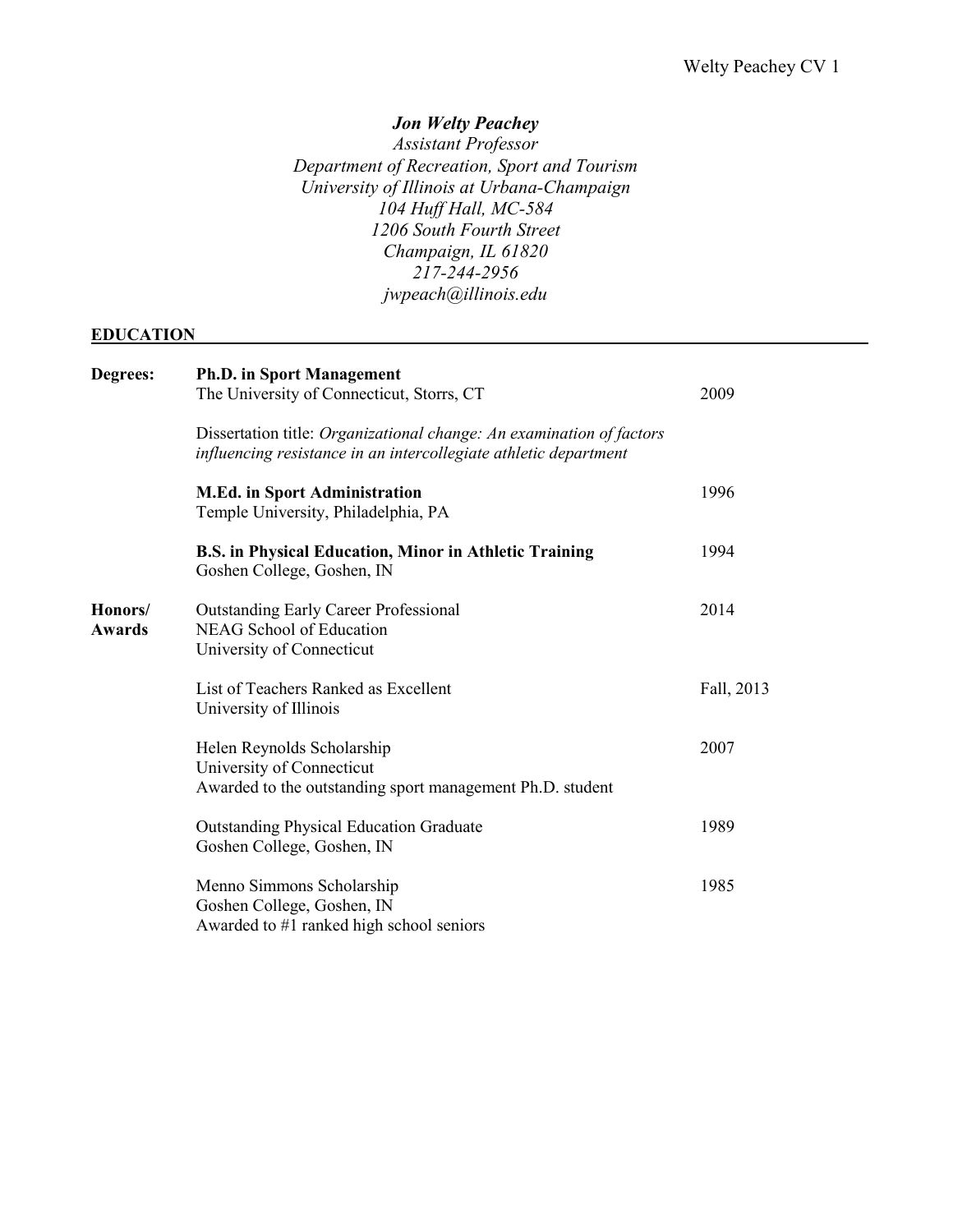## **PROFESSIONAL EXPERIENCE**

# **Assistant Professor of Sport Management** 2013 – present

*University of Illinois at Urbana-Champaign*

Continued development of focused research agenda in sport-for-development resulting in numerous publications and presentations, along with development of external and internal funding initiatives. Continued recruitment and mentoring of PhD and master's students, while teaching undergraduate, Master's, and doctoral courses.

## **Assistant Professor of Sport Management** 2009 – 2013

*Texas A&M University*

Developed focused research agenda in sport-for-development resulting in 31 peer-reviewed publications. Gave more than 40 presentations at national and international academic conferences. Successfully mentored and graduated several doctoral and master's students. Developed and taught undergraduate, master's, and doctoral courses. Successfully wrote and received funding for nine external and internal grants.

## **Vice President, International Operations and Program Development** 2001 – 2007 *Institute for International Sport, Kingston, Rhode Island*

Oversaw program development, implementation and event operations for 35 international programs in 15 countries. Guided six departments and up to 150 staff at world headquarters and satellite offices overseas. Served as Congressional liaison to Washington, DC and the State of Rhode Island, as well as to embassies and consulates. Worked closely with the CEO to marshal fundraising efforts through corporate sponsorships, private giving and foundation grant support.

- Provided leadership for the 2006 Word Scholar-Athlete Games, which brought together 3,000 athletes and 800 coaches and volunteers from 185 countries for 10 days of competition at 32 venues.
- Successfully developed and launched multinational programs in Australia, Israel, Ireland and Sri Lanka.
- Leveraged 3.5 million in corporate sponsorships for the 2006 World Scholar-Athlete Games.
- Served as consultant to several sport organizations on strategic planning and leadership training initiatives.
- Wrote and developed multi-media educational curricula on sportsmanship and sports parenting currently used by more than 13,000 schools worldwide.

# **Program and Conference Director** 1998 – 2001

## *Laurelville Conference and Retreat Center, Mt. Pleasant, Pennsylvania*

Developed and oversaw more than 500 conferences, programs and special events each year. Gave leadership to public relations, marketing, sales and guest service operations of the 600-bed Center. Supervised more than 100 staff and 200 volunteers.

- Created leadership training curriculum currently being utilized by senior executive staffs of more than 50 businesses and church organizations across the country.
- Served as head trainer for leadership training workshops for executive staffs of more than 20 businesses and church organizations.

# **Executive Director** 1995 – 1998

# *International Scholar-Athlete Hall of Fame, Kingston, Rhode Island*

Spearheaded the design development of the Hall of Fame and museum. Created vision, mission, strategic direction and policies for the organization. Hired and oversaw staff of 30 and 15 volunteers.

Successfully raised 2.5 million through a capital campaign to build the new facility.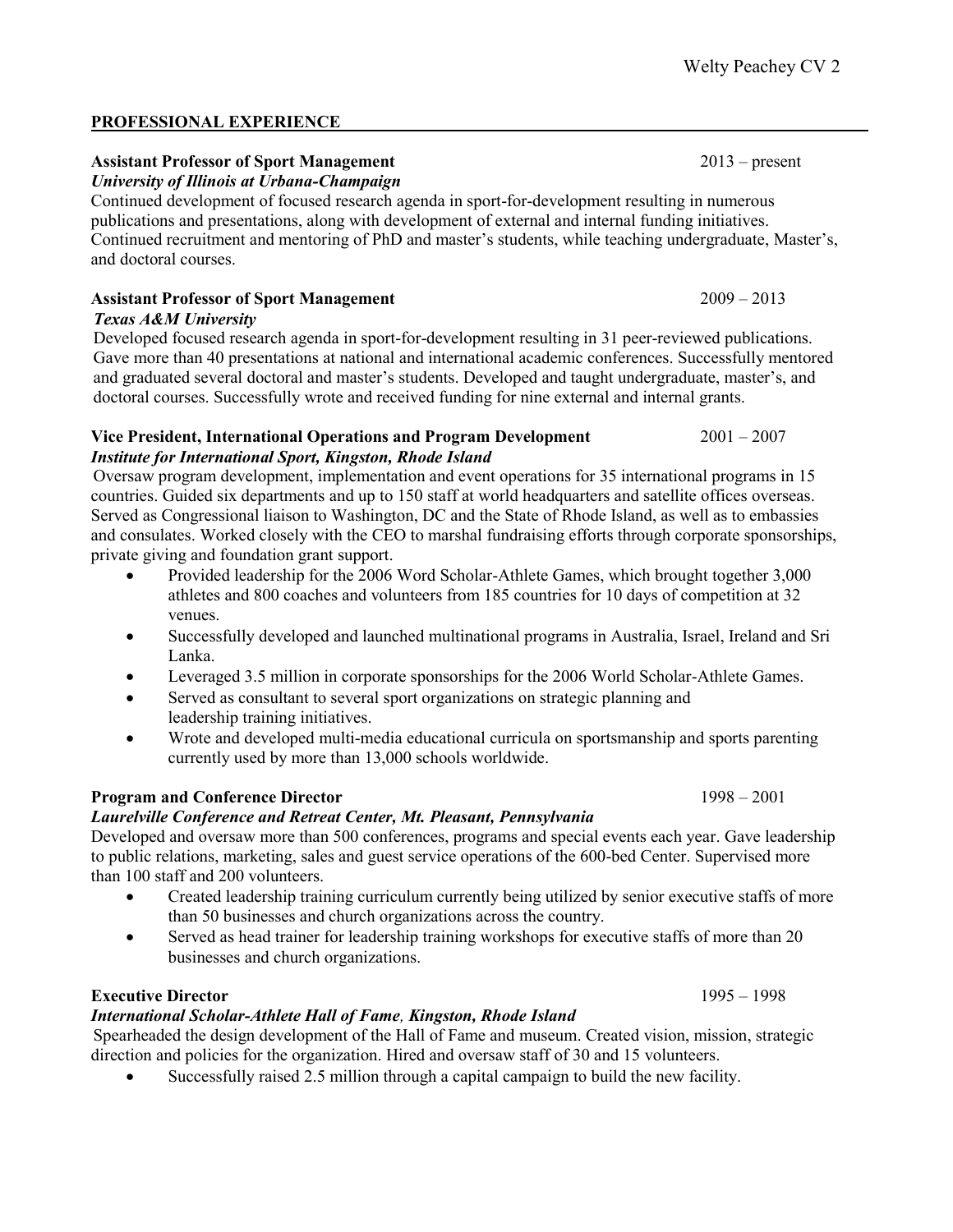#### **Assistant Program Director/Children-Youth Director** 1990 – 1993

#### *Laurelville Conference and Retreat Center, Mt. Pleasant, Pennsylvania*

Directed year-round schedule of camps, retreats, and outdoor adventure programs for young persons, along with assisting in adult program leadership. Recruited and supervised more than 100 staff and volunteers for summer programs. Assisted with public relations and marketing functions.

Created and implemented 15 new programs and retreats.

## **GRANTS/CONTRACTS RECEIVED**

Wells, J., & **Welty Peachey, J.** (2013-2014). Co-Principal Investigator. *Sport for social change during a complex era: The importance of leadership*. North American Society for Sport Management Research Grant. \$2,889.

**Welty Peachey, J.**, & Edwards, M. (2013-2014). Principal Investigator. *Sport for social change: A longitudinal impacts assessment of a sport-for-homeless initiative*. Texas A&M University's Program to Enhance Scholarly and Creative Activities Grant. \$13,608.

**Welty Peachey, J**., & Lyras, A. (2011). Principal Investigator. *A longitudinal impacts assessment of Street Soccer USA*. Street Soccer USA, New York, New York. \$5,000 (portions in kind).

**Welty Peachey, J**., Lyras, A., Cunningham, G.B., & Bruening, J. (2011). Principal Investigator. *An impacts assessment of the 2011 World Scholar-Athlete Games and World Youth Peace Summit*. Institute for International Sport, Kingston, Rhode Island. \$30,000 (portions in kind).

\* *Parris, D.,* Bowers, J., & **Welty Peachey, J**. (2011). Co-Principal Investigator. *Structural change assessment research and technical report*. National Kidney Foundation, New York, New York. \$3,000.

**Welty Peachey, J**. (2010). Principal Investigator. *Sport for social change: Assessing the impact of Street Soccer USA on achieving positive life changes among the homeless.* Texas A&M University's College of Education and Human Development Research Catalyst Grant. \$4,884.

\* *Parris, D.,* & **Welty Peachey, J**. (2010). Co-Principal Investigator. *Social impact assessment of the National Transplant Games*. National Kidney Foundation, New York, New York. \$2,500.

\* *Parris, D.,* Bowers, J., Shapiro, S., & **Welty Peachey, J**. (2010). Co-Principal Investigator. *Surf Festival post event research and technical report*. National Kidney Foundation, New York, New York. \$1,500.

Borland, J., **Welty Peachey**, **J**., & Lyras, A. (2010). Co-Principal Investigator. *Assessing the impact of the Street Soccer USA Cup on effecting positive life changes among the homeless.* North American Society for Sport Management Research Grant. \$2,000.

Welty Peachey, J. (2008). Dissertation grant. NEAG College of Education. University of Connecticut. \$2,000.

**Welty Peachey, J**., and Lyras, A. (2006). Grant submitted to the University of Connecticut's Office of Human Rights to bring speakers from the Center for the Study of Sport in Society to campus to talk about athletes and human rights. \$1,500.

Doyle, D., & **Welty Peachey, J**. (2005). Grant submitted to the U.S. Department of Education to fund the 2006 World Scholar-Athlete Games. \$1.5 million.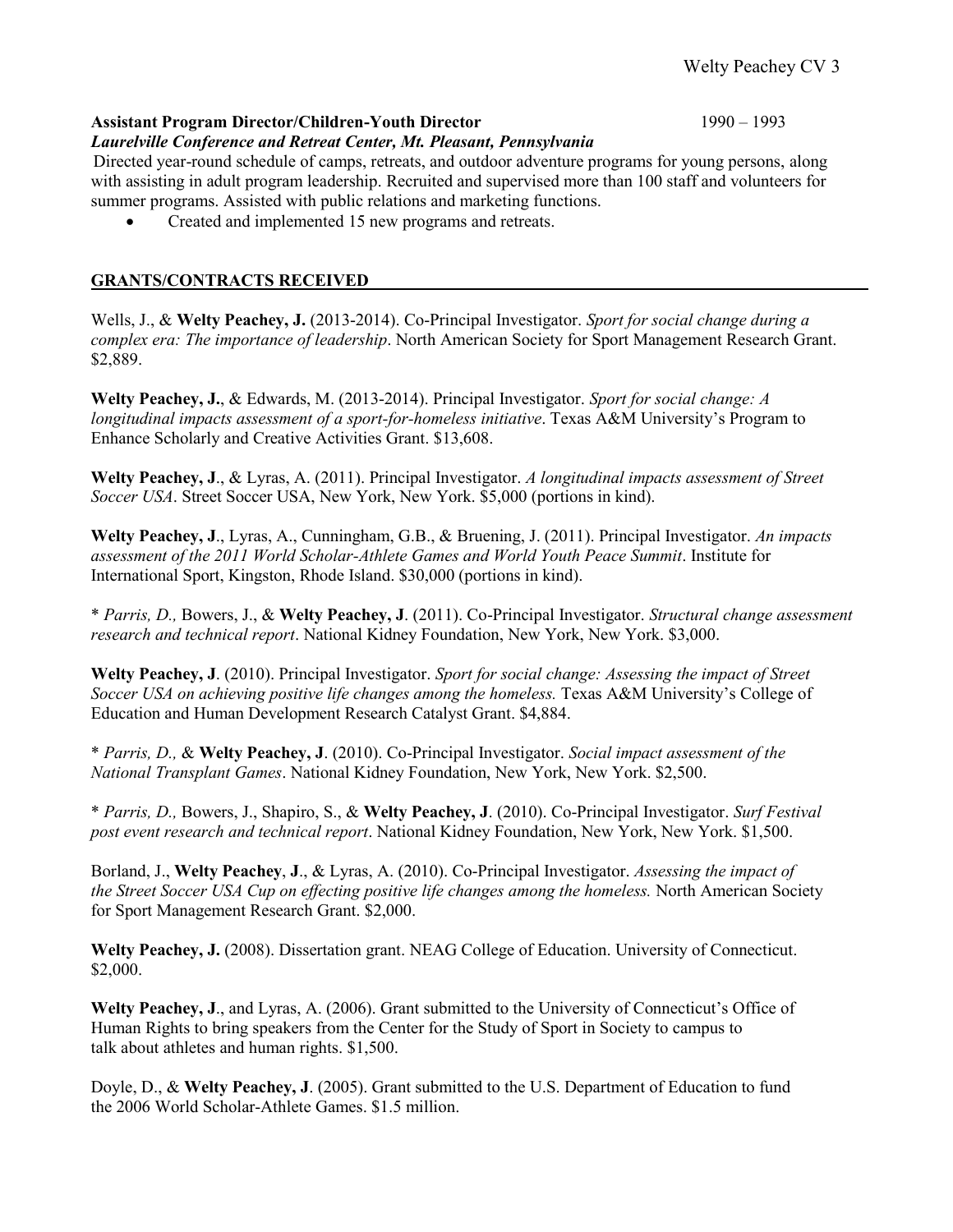**Welty Peachey, J**., & Halas, W. (2003). Grant submitted to the U.S. Department of Education to fund two educational CD-ROM's. \$150,000.

Doyle, D., & **Welty Peachey, J**. (2002). Grant submitted to the U.S. Department of Education to fund the 2003 U.S. Scholar-Athlete Games. \$800,000.

\* Grant received with PhD student. Name of PhD student is italicized.

## **REFERRED JOURNAL ARTICLES**

**Welty Peachey, J.**, Cunningham, G., Lyras, A., Cohen, A., & Bruening, J. (accepted pending minor revisions). The influence of a sport-for-development event on prejudice and change agent efficacy. *Journal of Sport Management*.

**Welty Peachey, J**., Borland, J., Lobpries, J., & Cohen, A. (accepted pending minor revisions). Managing impact: Leveraging sacred spaces and community celebration to maximize social capital at a sport-for development event. *Sport Management Review.*

\*Cohen, A., & **Welty Peachey, J.** (in press). A narrative inquiry of a sport-for-homeless initiative's success story. *Sport Management Review*.

**Welty Peachey, J.**, & Bruening, J., Cohen, A., Lyras, A., & Cunningham, G. (in press). Examining social capital development among volunteers of a multinational sport-for-development event. *Journal of Sport Management*.

Burton, L., & Welty Peachey, J. (in press). Introduction to ethical leadership in intercollegiate sport. *Journal of Intercollegiate Sport*.

Burton, L., & **Welty Peachey, J**. (in press). The mediating effect of organizational culture on the relationship between transformational leadership and affective commitment, turnover intentions and job search behaviors. *Journal of Intercollegiate Sport*.

\**Cohen, A*., Melton, N., & **Welty Peachey, J**. (in press). Investigating a coed sport's ability to encourage inclusion and equality. A grounded theory investigation. *Journal of Sport Management*.

Wells, J., **Welty Peachey, J**., Walker, N. (in press). The impact of leadership behavior, gender, effectiveness and subordinate satisfaction on turnover intentions: A structural model analysis. *Journal of Intercollegiate Sport*.

**Welty Peachey, J.**, Burton, L., & Wells, J. (in press). Examining the influence of transformational leadership, organizational commitment, job embeddedness and job search on turnover intentions in intercollegiate athletics. *Leadership and Organization Development*.

**Welty Peachey, J**., Cohen, A., Cunningham, G., Lyras, A, & Bruening, J. (in press). Exploring participant motivations to take part in an elite, multinational, sport-for-development event. *Event Management*.

Parris, D., Troilo, M., Bouchet, A., & **Welty Peachey, J.** (2014). Action sports athletes as entrepreneurs: Female professional wakeboarders, sponsorship, and branding. *Sport Management Review*. http://dx.doi.org/10.1016/ j.smr.2013.12.005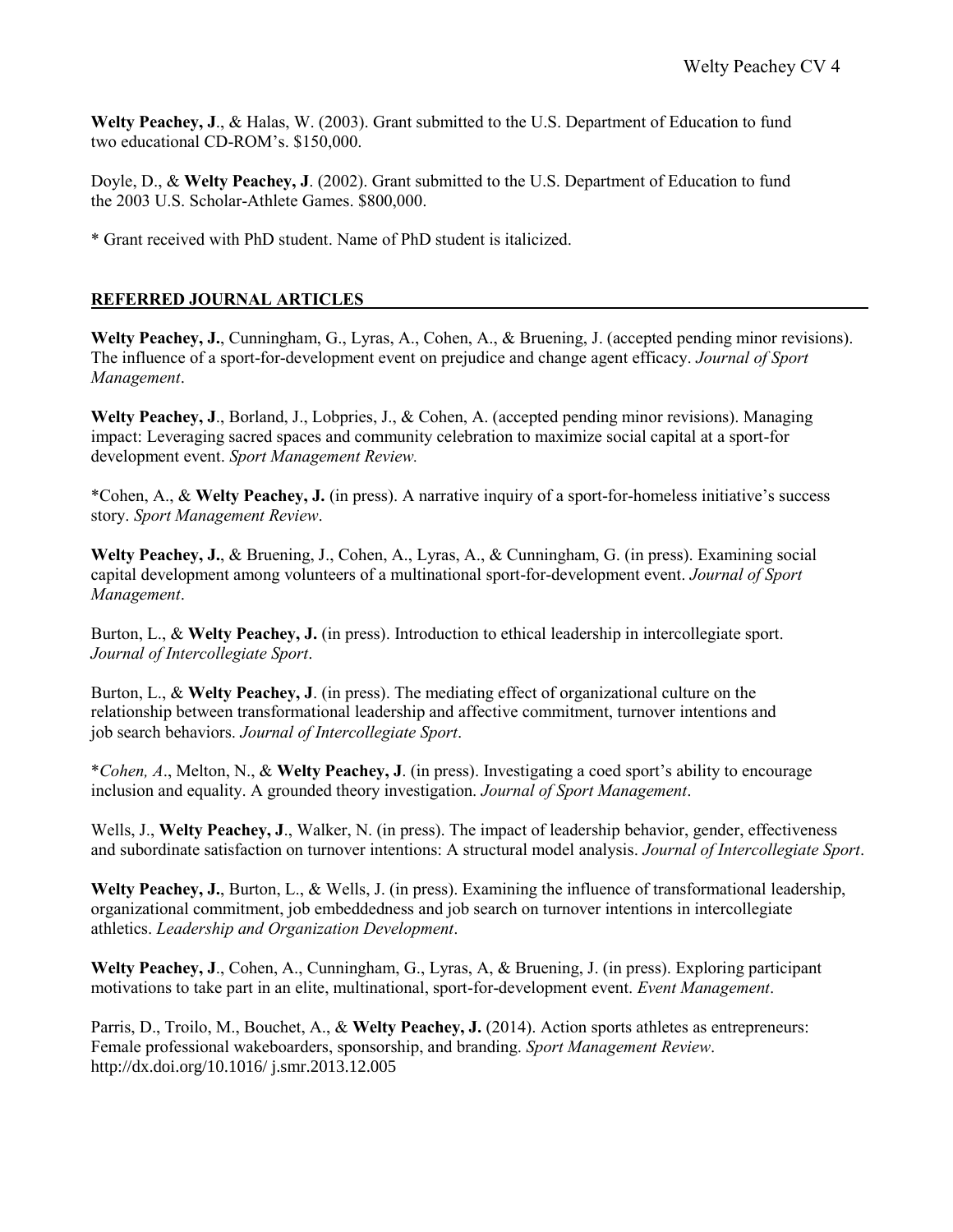**Welty Peachey, J**., Borland, J., Lyras, A., & Cohen, A. (2013). Sport for social change: Investigating the impact of the Street Soccer USA Cup. *ICHPER-SD Journal of Research*, *8*(1), 3-11.

*\* Parris, D.,* & **Welty Peachey, J.** (2013). Fostering servant leadership: A qualitative study of how a cause-related sporting event inspires participants to serve. *Leadership*, *9(4),* 486-912.

**Welty Peachey, J**., Lyras, A., Cohen, A., Bruening, J., & Cunningham, G. (2013). Motivation and retention factors of sport-for-development volunteers: The importance of values and relationships. *Nonprofit and Voluntary Sector Quarterly*. Advance online publication. DOI: 10.1177/0899764013501579

Burton, L., & **Welty Peachey, J**. (2013). The call for servant leadership in intercollegiate athletics. *Quest*, *65*(3), 354-371.

**Welty Peachey, J**., Cohen, A., Borland, J., & Lyras, A. (2013). Exploring the motivations of individuals to volunteer with a sport-for-homeless initiative. *International Journal of Sport Management*, *14*, 103-122.

**Welty Peachey, J**., Cohen, A., Borland, J., & Lyras, A. (2013). Building social capital: Examining the impact of Street Soccer USA on its volunteers. *International Review for the Sociology of Sport*, *48*(1), 20-37.

\* *Parris, D.,* & **Welty Peachey, J**. (2013). Theory to practice: A systematic literature review of servant leadership applied studies. *Journal of Business Ethics*, *113*, 377-393.

Bouchet, A., Troilo, M., & **Welty Peachey, J**. (2013). Major League Baseball and the Dominican Republic. *Sport Management Review*, *16*, 236-250.

\* *Cohen, A*., Brown, B., & **Welty Peachey, J**. (2012). The intersection of pop culture and non-traditional sports: A segmentation analysis of quidditch players. *International Journal of Sport Management and Marketing*, *12*, 3/4, 180-197.

**Welty Peachey, J**., & Bruening, J. (2012). Are your values mine?: Exploring the influence of value congruence on responses to change in a Division I intercollegiate athletics department. *Journal of Intercollegiate Sport*, 5, 127-152.

\* *Parris, D.,* & **Welty Peachey**, **J**. (2012). Building a legacy of volunteers through servant leadership: A case study of a cause-related sporting event. *Nonprofit Management and Leadership*, *23*(2), 259-276.

**Welty Peachey, J**., & Burton, L. (2012). Transactional or transformational leaders in intercollegiate athletics?: Examining the influence of leader gender and subordinate gender on evaluation of leaders during organizational culture change. *International Journal of Sport Management*, *13*, 1-28.

**Welty Peachey, J**., & Bruening, J. (2012). Investigating ambivalence towards organizational change in a Football Championship Subdivision intercollegiate athletic department. *Sport Management Review*, *15*, 171-186.

Lyras, A., & **Welty Peachey**, **J**. (2011). Integrating sport-for-development theory and praxis. *Sport Management Review*, *14*, 311-326.

**Welty Peachey, J**., & Burton, L (2011). Male or female? Exploring perceptions of leader effectiveness and a (potential) female leadership advantage with intercollegiate athletic directors. *Sex Roles*, *64*(5/6), 416-425.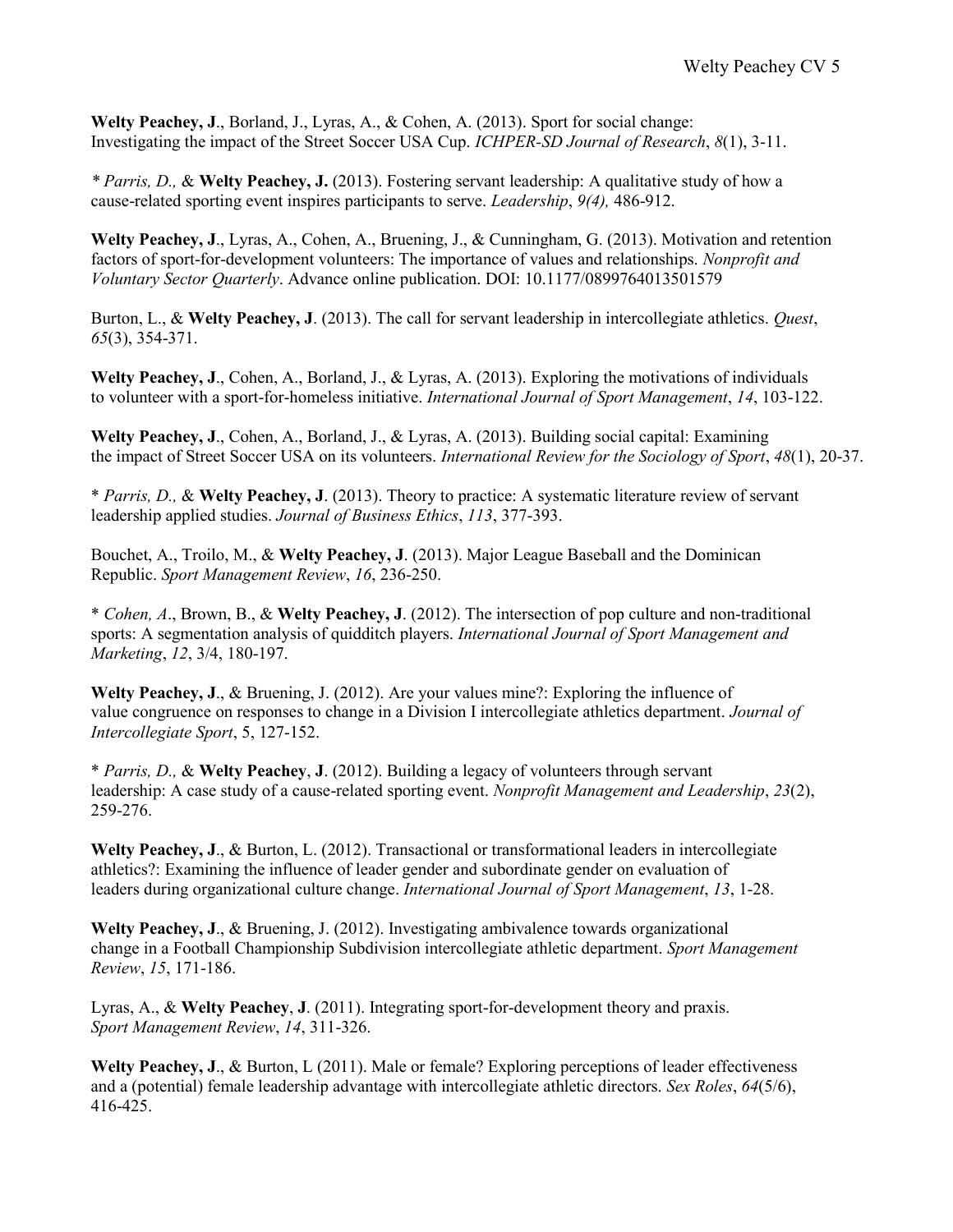**Welty Peachey, J**., & Bruening, J. (2011). An examination of environmental forces driving and constraining organizational change in a Football Championship Subdivision intercollegiate athletic department. *Sport Management Review*, *14*(2), 202-219.

Wells, J., & **Welty Peachey, J**. (2011). Turnover intentions: Do leadership behaviors and satisfaction with the leader matter? *Team Performance Management*, *17*(1/2), 23-40.

**Welty Peachey, J**., Bruening, J., & Burton, L. (2011). Transformational leadership of change: Success through valuing relationships. *Journal of Contemporary Athletics*, *5*(2), 127-152.

Edwards, M., & **Welty Peachey**, **J**. (2010). Irreconcilable differences or vibrant habitat? An examination of sport management's perceived invasion of recreation's nest. *Sport Management Education Journal*, *4*(1), 18-30.

Burton, L., & **Welty Peachey, J**. (2009). Transactional or transformational? Leadership preferences of Division III athletic administrators. *Journal of Intercollegiate Sport*, *2*, 245-259.

\* Authored with PhD student. Name of PhD student is italicized.

#### **BOOK CHAPTERS**

Sherry, E., & **Welty Peachey, J.** (forthcoming). Sport and social inclusion. In P Phillips, N Schulenkorf, and E Sherry (Eds.), *Managing sport development: An international approach*. Routledge.

**Welty Peachey, J**., & Wells, J. (2014). Forging significant change. In JF Borland, GM Kane, and LJ Burton (Eds.), *Sport leadership in the 21st century*. Burlington, MA: Jones and Bartlett Learning.

Burton, L., & **Welty Peachey, J**., & Damon, Z. (2014). Tranformational, transactional, and servant leadership. In JF Borland, GM Kane, and LJ Burton (Eds.), *Sport leadership in the 21st century*. Burlington, MA: Jones and Barlett Learning.

Lyras, A., & **Welty Peachey, J.** (2013). Integrating sport-for-development theory and praxis. In GB Cunningham (Ed.), *Sport Management*. Northampton, MA: Edward Elgar Publishing.

**\* Welty Peachey, J**., & *Cohen, A.* (2012). Sport for social change and development. In GB Cunningham and JN Singer (Eds.), *Sociology of sport and physical activity* (2nd ed.). College Station, TX: Center for Sport Management Research and Education.

Cunningham, GB, & **Welty Peachey, J**. (2012). Foundations of the sociology of sport. In GB Cunningham and JN Singer (Eds.), *Sociology of sport and physical activity* (2<sup>nd</sup> ed.). College Station, TX: Center for Sport Management Research and Education.

**Welty Peachey, J**. (2011). Embracing change. In L. Swayne and M. Dodd (Eds.), *Encyclopedia of sports management and marketing*. Thousand Oaks, CA: Sage.

**Welty Peachey, J**. (2011). Implementing a change process. In L. Swayne and M. Dodd (Eds.), *Encyclopedia of sports management and marketing*. Thousand Oaks, CA: Sage.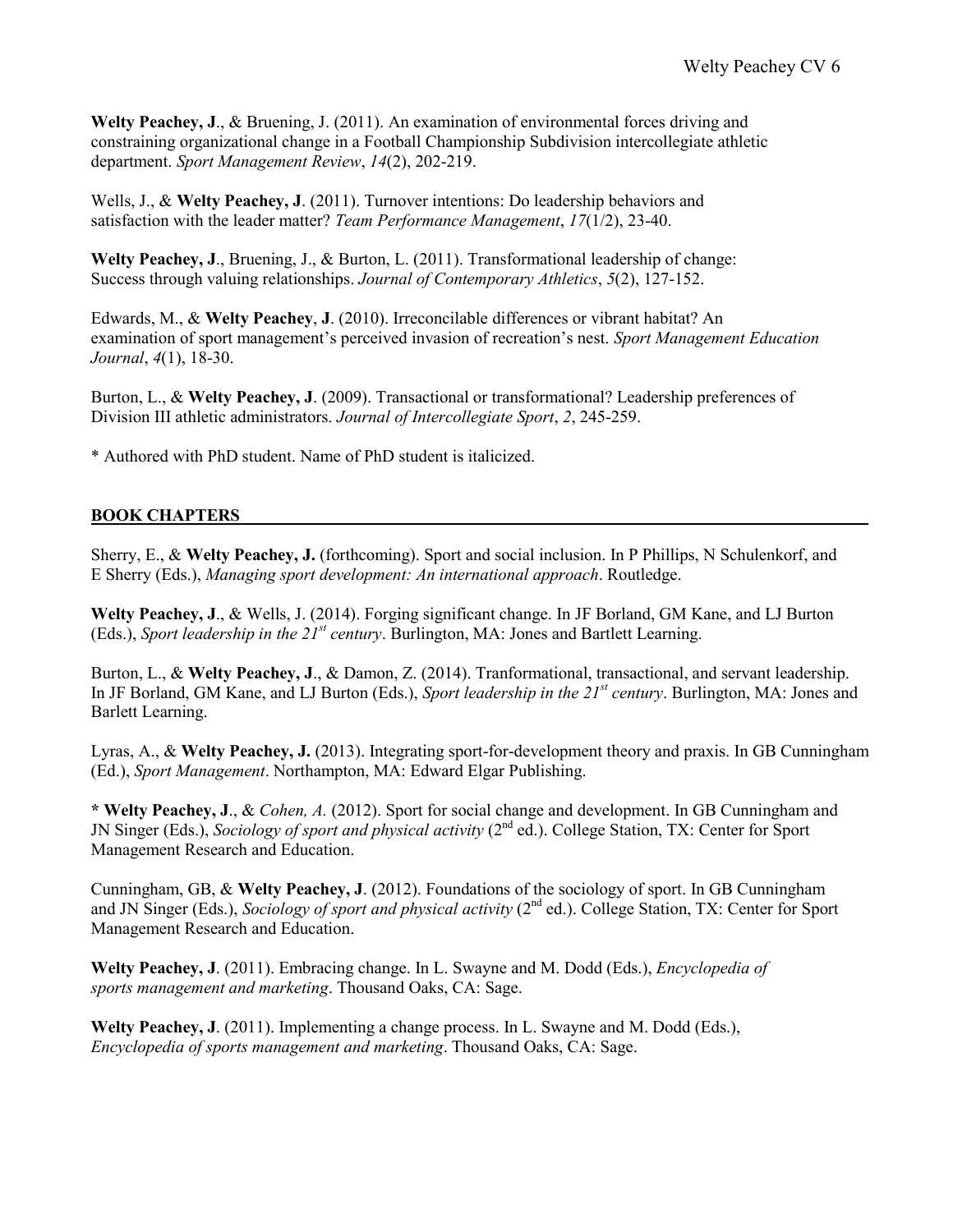Cunningham, GB, & **Welty Peachey, J**. (2010). Foundations of the sociology of sport. In GB Cunningham and JN Singer (Eds.), *Sociology of sport and physical activity*. College Station, TX: Center for Sport Management Research and Education.

\*Authored with PhD student. Name of PhD student is italicized.

## **MANUSCRIPTS UNDER REVIEW**

\**Cohen, A*., & **Welty Peachey, J**. – 2 nd review. Magic not required: The impact and benefits of quidditch, a non-traditional, grassroots sport. *Journal of Sport and Social Issues*.

Bruening, J., Welty Peachey, J., Evanovich, J., Noble, C., Fuller, R., Percy, V., & Silverstein, L. - 2<sup>nd</sup> review Managing sport for social change: The effects of intentional design and structure in a sport based service learning initiative. *Sport Management Review*.

\*Welty Peachey, J., *Damon, Z., & Zhou, Y.* – 1<sup>st</sup> review. Forty years of leadership research in sport management: A review and synthesis. *Journal of Sport Management*.

Wells, J., & Welty Peachey, J.  $-1^{st}$  review. Called to serve. Exploring servant leadership in the context of sport-for-development. *Sport Management Review*.

**Welty Peachey, J., & Cohen, A.**  $-1^{st}$  review. Sport-for-development monitor and evaluation: Challenges, barriers, and strategies for overcoming. *Journal of Sport Management*.

\*Lobpries, J.,  $\&$  Welty Peachey, J. – 1<sup>st</sup> review. A conceptual model examining the intentions of professional athletes to engage in social entrepreneurial behavior. *Sport Management Review*.

\* Bouchet, A., *Parris, D.,* & **Welty Peachey, J**. **–** 1 st review. Personalized marketing: A case study of customer relationship management (CRM) in intercollegiate athletics. *Journal of Services Marketing*.

\* *Parris, D.,* Bouchet, A., & **Welty Peachey, J**. – 1 st review. Strategies for non profit grassroots sport events: A case study of the National Kidney Foundation of Florida Surf Festival. *Sport Marketing Quarterly*.

*\*Kang, C*., **Welty Peachey, J**., & *Shim, K.S. –* 1 st review. Rethinking individualism and collectivism: Effects of ethnic group cultural differences on sport volunteer motivation. *Sport Management Review*.

*\** Publication authored with Ph.D. student. Name of student is italicized.

## **MULTIMEDIA PUBLICATIONS**

**Welty Peachey, J**. (2004). *Sports Parenting Tips* educational CD-ROM. Kingston, RI: Institute for International Sport. Funded by the U.S. Department of Education, this CD-ROM is being utilized by recreational youth leagues and middle and high schools across the country to educate parents on how to be good sports parents.

**Welty Peachey, J**. (2003). *National Sportsmanship Day "Dare to Play Fair"* educational CD-ROM. Kingston, RI: Institute for International Sport. Funded by the U.S. Department of Education, this CD-ROM is currently being utilized to teach fair play and sportsmanship by thousands of middle and high schools across the country.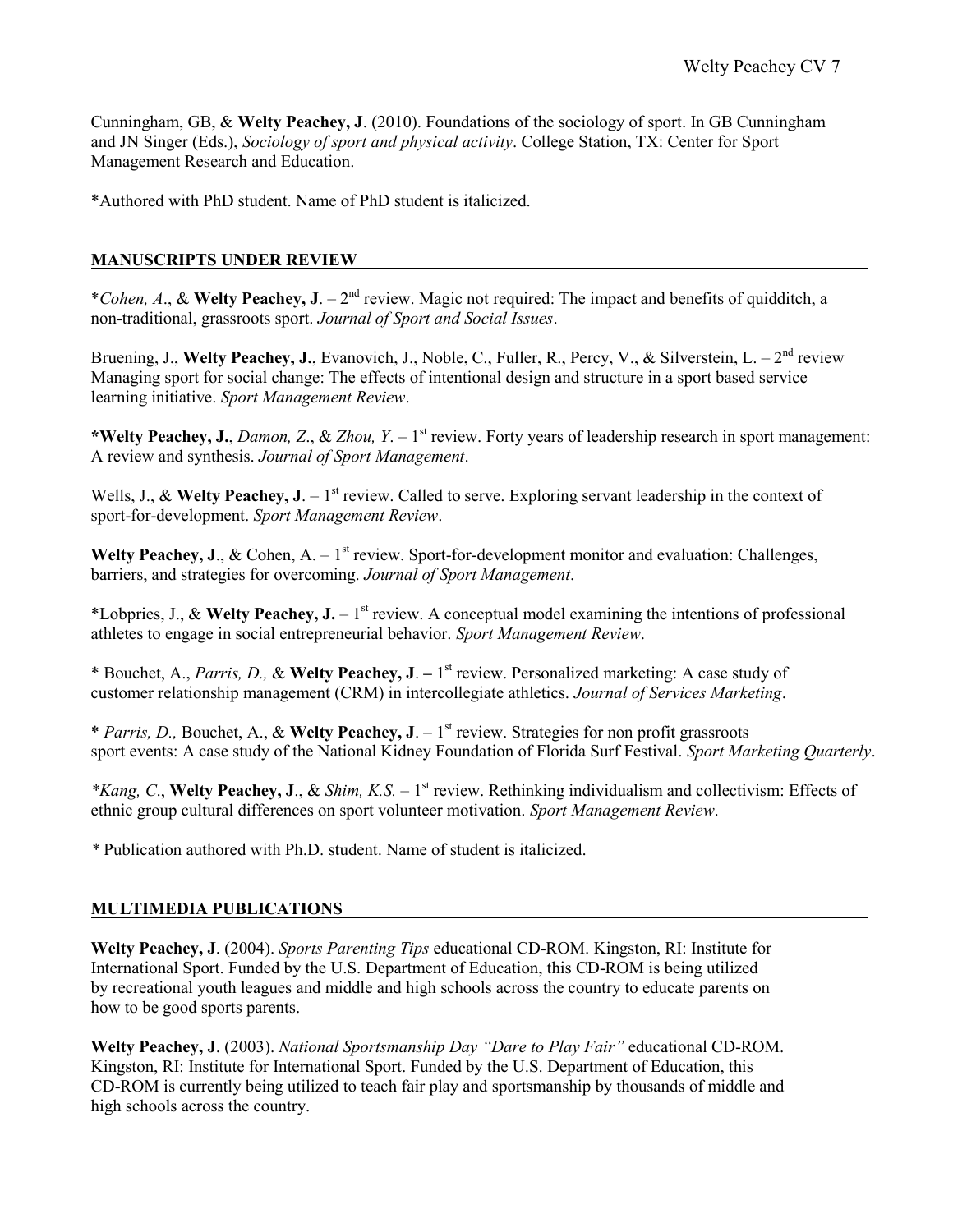### **NATIONAL/INTERNATIONAL PRESENTATIONS**

**Welty Peachey, J**., Cunningham, G., Lyras, A., Cohen, A., & Bruening, J. (May, 2014). *The influence of a sport-for-development event on prejudice and change agent efficacy*. Accepted oral presentation at the North American Society for Sport Management annual conference, Pittsburgh, Pennsylvania.

Wells, J., & **Welty Peachey, J**. (May, 2014). *Called to serve: Exploring servant leadership in the context of sport-for-development*. Accepted oral presentation at the North American Society for Sport Management annual conference, Pittsburgh, Pennsylvania.

Damon, Z., & **Welty Peachey, J**. (May, 2014). *A conceptual model integrating IMOI, servant leadership, and team charter of ethics for sport organizations.* Accepted poster presentation at the North American Society for Sport Management annual conference, Pittsburgh, Pennsylvania.

Cohen, A., & **Welty Peachey, J., advisor** (May, 2014). *From homeless soccer participant to cause champion: A narrative inquiry of a social entrepreneur*. Accepted oral presentation at the North American Society for Sport Management annual conference, Pittsburgh, Pennsylvania.

**Welty Peachey, J**. (April, 2014). *Sport-for-development program design and approaches to M & E.* Virtual presentation for USAID sport-for-development roundtable.

Burton, L., & **Welty Peachey, J**. (April, 2014). *Making a mistake in intercollegiate athletics: Do gender stereotypes influence evaluation of athletic administrators?* Oral presentation at the College Sport Research Institute Conference on College Sport, Columbia, South Carolina.

Burton, L., & **Welty Peachey, J.** (April, 2014). *Examining the role of servant leadership and organizational justice in developing an ethical climate in Division I intercollegiate athletic departments.* Oral presentation at the College Sport Research Institute Conference on College Sport, Columbia, South Carolina.

*\*Musser, A*., & **Welty Peachey, J., advisor** (April, 2014). All cheering for the same team: Sense of community in collegiate men's basketball fan groups. Oral presentation at the College Sport Research Institute Conference on College Sport, Columbia, South Carolina.

**Welty Peachey, J.,** & Cohen, A. (November, 2013). *Sport-for-development monitor and evaluation: Challenges, barriers, and strategies for overcoming.* Oral presentation at the North American Society for the Sociology of Sport annual conference, Quebec City, Canada.

*\*Pederson, J*., & **Welty Peachey, J., advisor** (November, 2013). *Social media, social capital, and sport events: A conceptual framework*. Oral presentation at the Sport Marketing Association annual conference, Albuquerque, New Mexico.

**Welty Peachey, J.** (September, 2013). *Beyond monitor and evaluation.* Workshop at Beyond Sport annual conference, Philadelphia, Pennsylvania.

**Welty Peachey, J.**, & Borland, J. (May, 2013). *Planning for spontaneity: Achieving communitas at a sportfor-development event*. Oral presentation at the North American Society for Sport Management annual conference, Austin, Texas.

Burton, L., & **Welty Peachey, J.** (May, 2013). *The role of servant leadership in developing an ethical climate in intercollegiate athletics*. Oral presentation at the North American Society for Sport Management annual conference, Austin, Texas.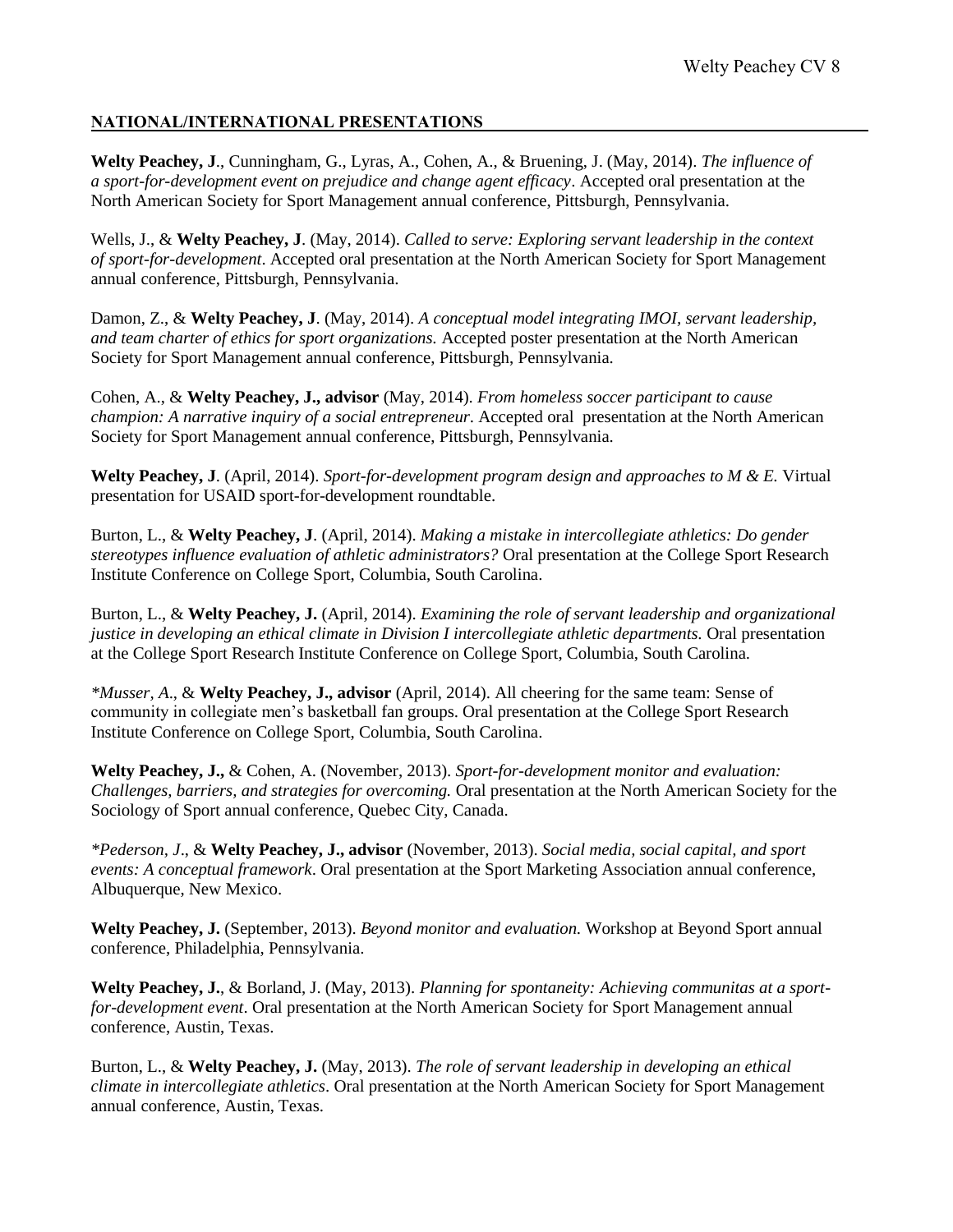*\*Cohen, A.*, & **Welty Peachey, J., advisor** (May, 2013). *Motivation and retention factors of sport-fordevelopment volunteers*. Oral presentation at the North American Society for Sport Management annual conference, Austin, Texas.

*\*Cohen, A.*, & **Welty Peachey, J., advisor** (May, 2013). *Participant motivation towards an elite, multinational, sport-for-development event*. Oral presentation at the North American Society for Sport Management annual conference, Austin, Texas.

*\*Kang, C.*, & **Welty Peachey, J., advisor** (May, 2013). *Understanding sport volunteer behavior in a sporting event: Impacts of self-congruity and functional congruity on brand attitude*. Oral presentation at the North American Society for Sport Management annual conference, Austin, Texas.

*\*Lobpries, J.*, **Welty Peachey, J., advisor**, & Bennett, G., advisor (May, 2013). *A conceptual model examining professional athletes' motivation to engage in social entrepreneurship*. Poster presentation at the North American Society for Sport Management annual conference, Austin, Texas.

*\*Damon, Z.,* & **Welty Peachey, J., advisor** (February, 2013). *A call to include ethics and servant leadership in the IMOI model to guide sports teams: A conceptual proposition*. Oral presentation at the Texas Graduate Sport Management Student Symposium, College Station, Texas.

*\*Kang, C.,* & **Welty Peachey, J., advisor** (February, 2013). *Understanding sport volunteer behavior in a sporting event: Impacts of self-congruity and functional congruity on brand attitude.* Oral presentation at the Texas Graduate Sport Management Student Symposium, College Station, Texas.

*\*Clack, J.,* & **Welty Peachey, J., advisor** (February, 2013). *Leadership theory and practice in sport management: What constitutes ethical leadership according to student-interns?* Oral presentation at the Texas Graduate Sport Management Student Symposium, College Station, Texas.

*\*Cohen, A*., & **Welty Peachey, J**. (November, 2012). *Evaluating the impact of a non-traditional, grassroots sport*. Oral presentation at the North American Society for the Sociology of Sport annual conference, New Orleans, Louisiana.

**Welty Peachey, J**. (November, 2012). *A narrative inquiry of a sport-for-homeless initiative's success story*. Oral presentation at the North American Society for the Sociology of Sport annual conference, New Orleans, Louisiana.

\* *Cohen, A*., *Brown, B*., & **Welty Peachey, J**. (October, 2012). *A market segmentation analysis of a nontraditional sport: Quidditch*. Oral presentation at the Sport Marketing Association annual conference, Orlando, Florida.

\**Parris, D*., Trollio, M., Bouchet, A., & **Welty Peachey, J**. (September, 2012). *Action sports athletics as entrepreneurs: A case study of female professional wakeboarders building personal brands to gain sponsorships*. Oral presentation at the Atlantic Marketing Association annual conference, Williamsburg, Virginia.

**Welty Peachey, J.**, Cohen, A., Borland, J., & Lyras, A. (May, 2012). *Exploring the initial motivations of individuals to volunteer with a sport-for-homeless initiative*. Oral presentation at the North American Society for Sport Management annual conference, Seattle, Washington.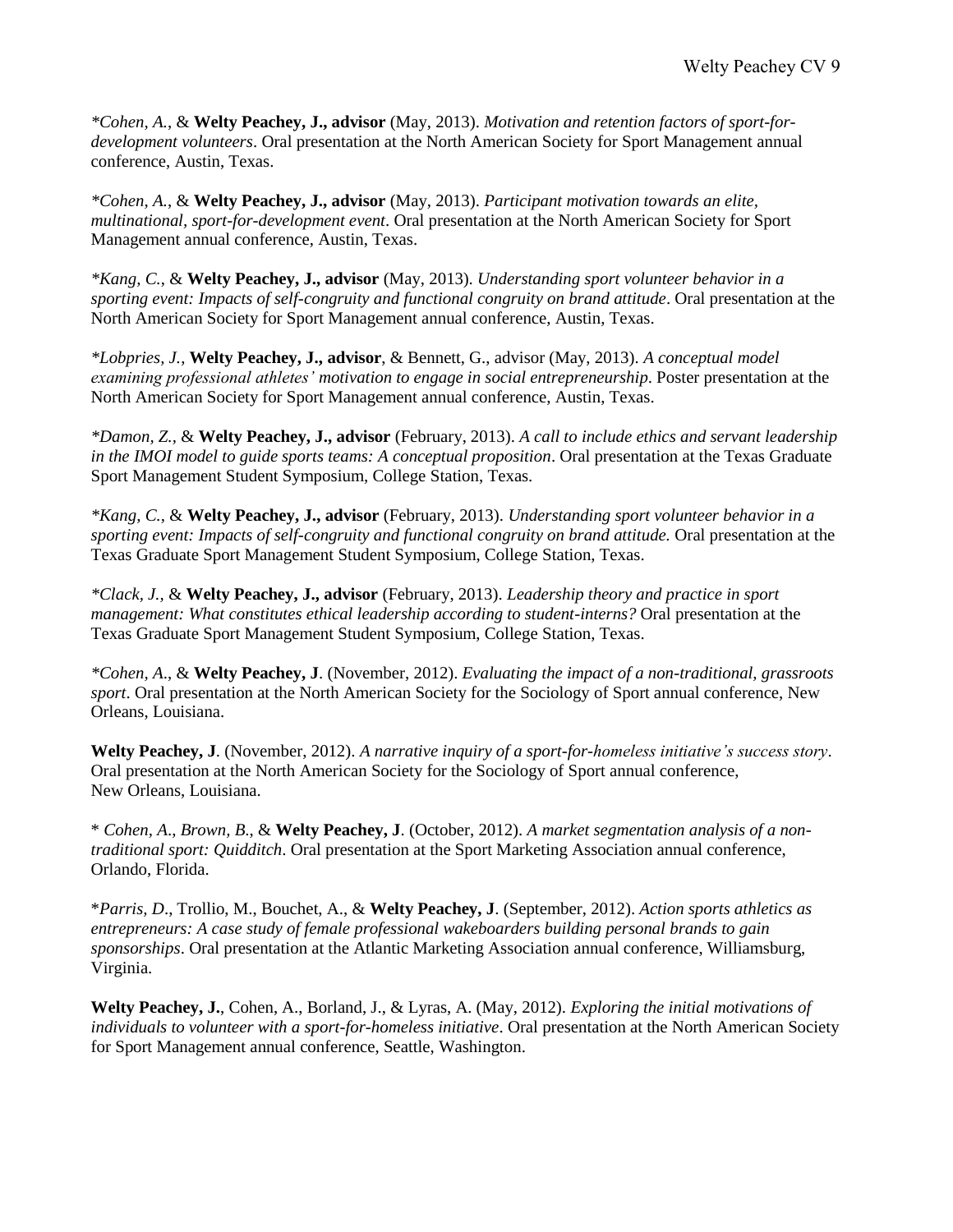Burton, L., & **Welty Peachey, J.** (May, 2012). *The moderating effect of organizational culture on the relationship between transformational leadership and affective commitment, turnover intentions and job search behaviors*. Oral presentation at the North American Society for Sport Management annual conference, Seattle, Washington.

*\* Cohen, A.*, & **Welty Peachey, J., advisor** (May, 2012). *Quidditch: Simultaneously pursuing snitches and gender equality*. Oral presentation at the North American Society for Sport Management annual conference, Seattle, Washington.

*\* Parris, D.*, & **Welty Peachey, J., advisor** (May, 2012). *How a cause-related sporting event inspires participants to become servant leaders*. Oral presentation at the North American Society for Sport Management annual conference, Seattle, Washington.

*\* Parris, D.*, & **Welty Peachey, J., advisor** (May, 2012). *A methodology for evidence-informed sport management knowledge: The systematic literature review*. Oral presentation at the North American Society for Sport Management annual conference, Seattle, Washington.

*\*Kang, C.*, & **Welty Peachey, J., advisor** (May, 2012). *Rethinking individualism and collectivism: Effects of ethnic group cultural differences on sport volunteer motivation*. Oral presentation at the North American Society for Sport Management annual conference, Seattle, Washington.

Wells, J., Walker, N., & **Welty Peachey, J., advisor** (May, 2012). *The impact of leadership behavior, gender, effectiveness, and subordinate satisfaction on turnover intentions: A structural analysis*. Oral presentation at the North American Society for Sport Management annual conference, Seattle, Washington.

**Welty Peachey, J.** (April, 2012). *Are your values mine? Exploring the influence of value congruence on responses to organizational change in a Division I intercollegiate athletics department*. Oral presentation at Scholarly Conference on College Sports, Chapel Hill, North Carolina.

**Welty Peachey, J.**, Burton, L., & Wells, J. (April, 2012). *Examining the influence of transformational leadership, leader-member exchange, affective commitment, job embeddedness and job search on turnover intentions of senior administrators in Division I athletic departments*. Oral presentation at the Scholarly Conference on College Sports, Chapel Hill, North Carolina.

**Welty Peachey, J**., Lyras, A., Cohen, A. (March, 2012). *Advancing long-term sport-for-development monitoring and evaluation strategies: Integrating theory, research and practice*. Oral presentation at the annual conference of the American Alliance for Health, Physical Education, Recreation and Dance, Boston, Massachusetts.

\* *Kang, C*., & **Welty Peachey, J., advisor**. (February, 2012). *A cross-national comparison of sport volunteer motivation*. Oral presentation at the Texas Sport Management Graduate Student Symposium, Austin, Texas.

\* *Cohen, A*., & **Welty Peachey, J., advisor**. (February, 2012). *A narrative inquiry of a sport-for-homeless initiative's success story*. Oral presentation at the Texas Sport Management Graduate Student Symposium, Austin, Texas.

Lyras, A., & **Welty Peachey, J**. (November, 2011). *Navigating towards an integrated and inclusive SFD stakeholders' engagement*. Symposium at the Next Steps Conference, Port-of-Spain, Trinidad.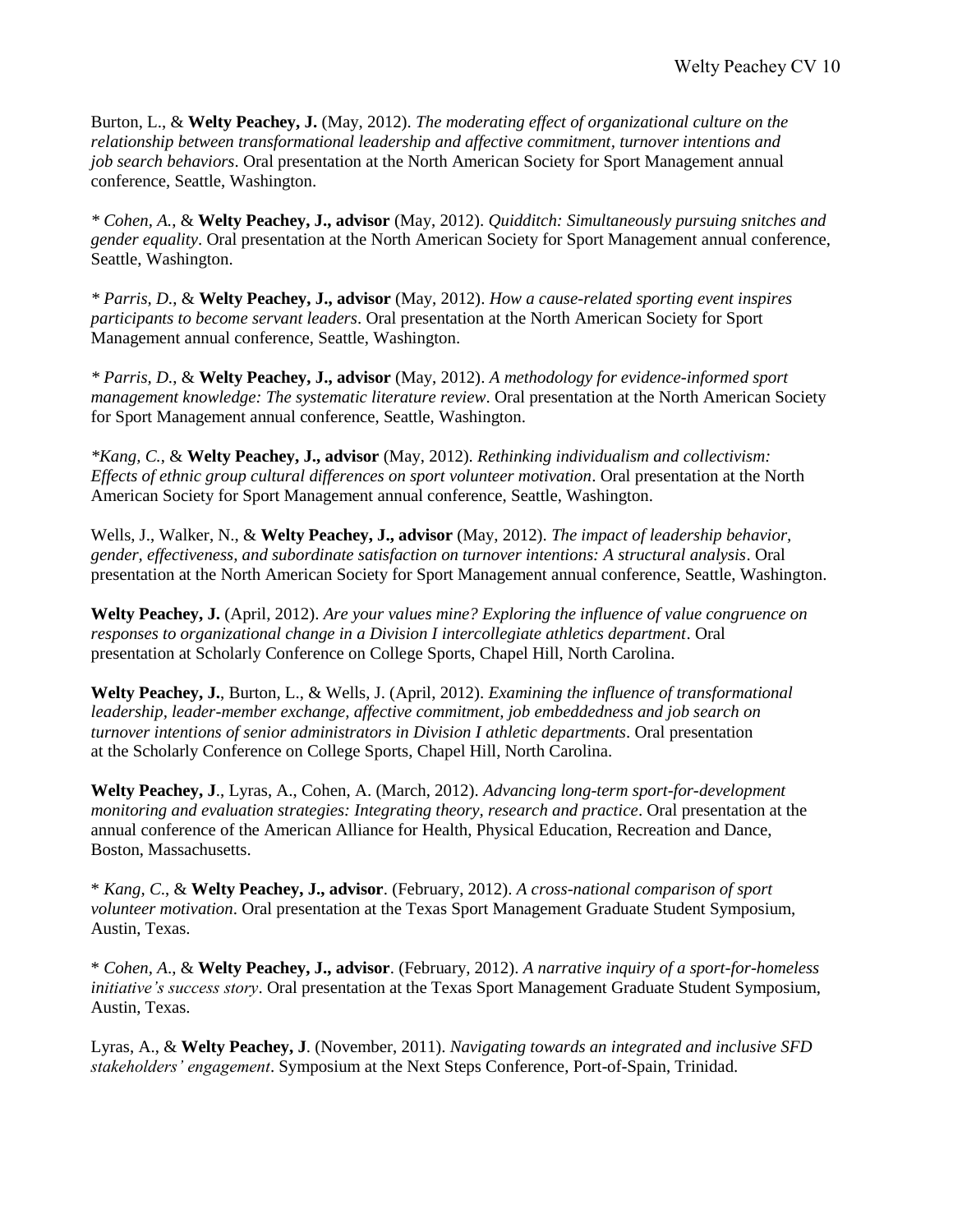**Welty Peachey, J**., Cohen, A., Borland, J., & Lyras, A. (November, 2011). *Building social capital: Examining the impact of Street Soccer USA on its volunteers*. Oral presentation at the North American Society for the Sociology of Sport annual conference, Minneapolis, Minnesota.

Wells, J., & **Welty Peachey, J**. (June, 2011). *Voluntary organizational turnover intentions: Do leadership behaviors and satisfaction with the leader matter?* Oral presentation at the North American Society for Sport Management annual conference, London, Ontario, Canada.

*\*Kang, C.,* & **Welty Peachey, J**., **advisor**. (June, 2011). *A cross-national comparison of sport volunteer motivation*. Poster presentation at the North American Society for Sport Management annual conference, London, Ontario, Canada.

Lyras, A., **Welty Peachey, J**., Borland, J., Cohen, A., Cann, L. (June, 2011). *Sport for social change: Using a case study analysis to advance sport-for-development theory and practice*. Symposium at the North American Society for Sport Management annual conference, London, Ontario, Canada.

*\*Parris, D.,* & **Welty Peachey, J.**, **advisor**. (June, 2011). *Building a legacy of volunteers through servant leadership: A case study of a cause-related sporting event*. Oral presentation at the North American Society for Sport Management (NASSM) annual conference, London, Ontario, Canada.

*\*Parris, D.,* & **Welty Peachey, J**., **advisor**. (June, 2011). *Building social capital through cause-related sporting events: A catalyst for social change*. Oral presentation at the North American Society for Sport Management (NASSM) annual conference, London, Ontario, Canada.

**Welty Peachey, J**. (April, 2011). *Investigating ambivalence to organizational change in a Football Championship Subdivision intercollegiate athletic department*. Oral presentation at the Scholarly Conference on College Sports, Chapel Hill, North Carolina.

**Welty Peachey, J**., & Burton, L. (April, 2011). *Transactional or transformational leaders in intercollegiate athletics?: Examining the influence of leader gender and subordinate gender on evaluation of leaders*. Oral presentation at the Scholarly Conference on College Sports, Chapel Hill, North Carolina.

Wells, J. E., Walker, N. A., & **Welty Peachey, J**., **advisor**. (February, 2011). *The influence of leadership behaviors and gender on voluntary organizational turnover intentions of collegiate coaches*. Paper presented at the University of Florida's Interdisciplinary Research Conference. Gainesville, FL.

\**Parris, D.,* & **Welty Peachey, J**., **advisor**. (November, 2010). *Transition stages for action sport athletes: A case study of female professional wakeboarding*. Oral presentation at the North American Society for the Sociology of Sport annual conference, San Diego, CA.

\*Bouchet, A., *Parris, D.,* & **Welty Peachey, J**. (October, 2010). *Personalized marketing: Customer Relationship Marketing (CRM ) in sport organizations*. Oral presentation at the Sport Marketing Association annual conference, New Orleans, LA.

**Welty Peachey, J**., Lyras, A., & Borland, J. (June, 2010). *Sport for social change: A methodological proposition for assessing the impact of Street Soccer USA on effecting positive life changes among the homeless*. Oral presentation at the Power of Sport Summit sponsored by the Center for the Study of Sport in Society, Boston, MA.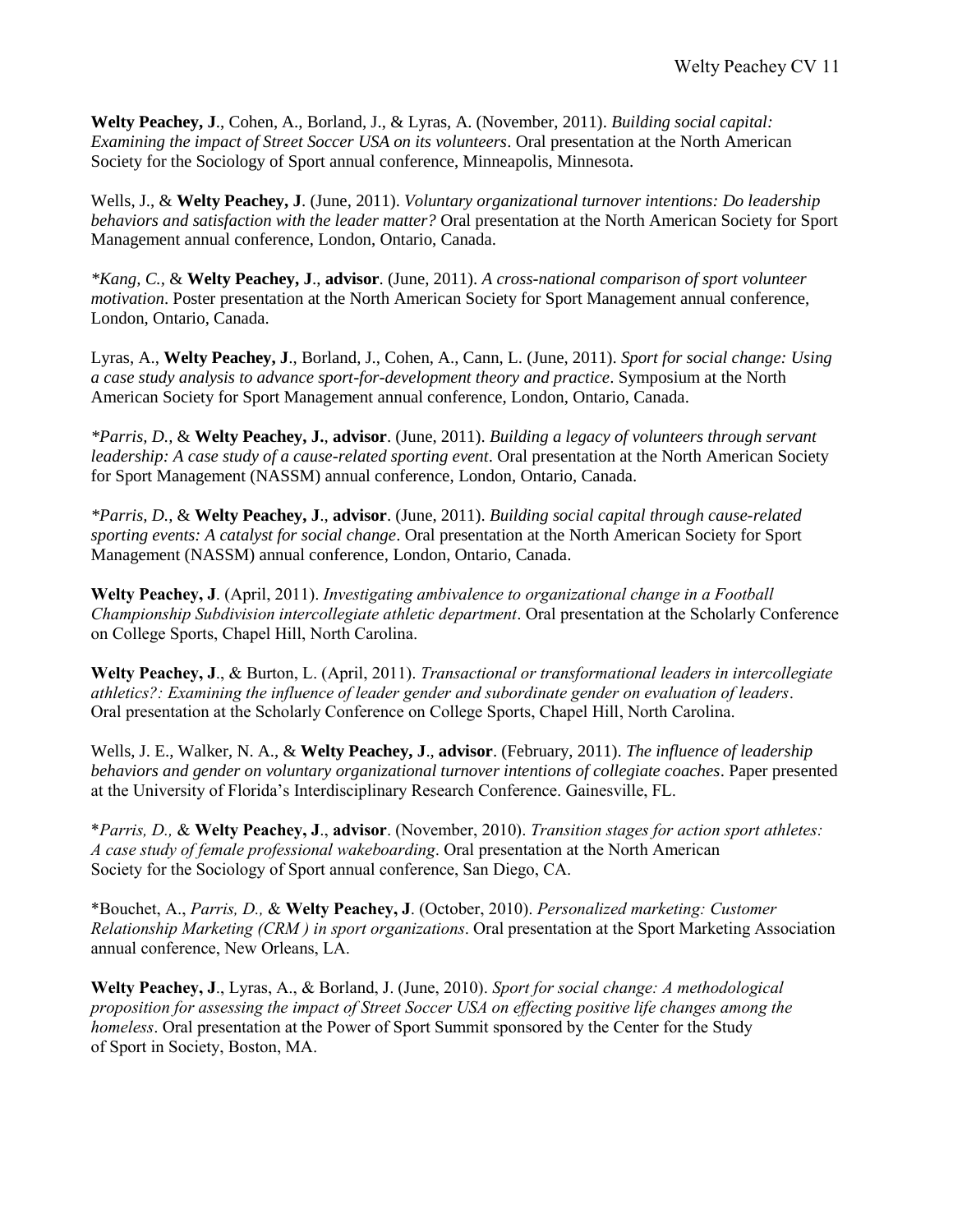**Welty Peachey, J**. (June, 2010). *An examination of environmental forces driving and constraining organizational change in a Football Championship Subdivision intercollegiate athletic department*. Oral presentation at the North American Society for Sport Management annual conference, Tampa, Florida.

\**Parris, D.,* & **Welty Peachey, J**., **advisor**. (June, 2010). *More than a competition: A case study of National Kidney Foundation of Florida Surf Festival, the Largest Charity Surfing Event*. Oral presentation at the North American Society for Sport Management annual conference, Tampa, Florida.

\**Kang, C.,* & **Welty Peachey, J**., **advisor**. (June, 2010). *A comparison of sport consumption motives between American students and international students*. Poster presentation at the North American Society for Sport Management annual conference, Tampa, Florida.

**Welty Peachey, J**. (April, 2010) *Transformational leadership of change: Success through valuing relationships*. Oral presentation at the Scholarly Conference on College Sports, Chapel Hill, North Carolina.

Burton, L., & **Welty Peachey, J**. (June, 2009). *Transactional or transformational: Leadership preferences of Division III athletic administrators*. Oral presentation at the North American Society for Sport Management annual conference, Charleston, South Carolina.

Lyras, A., **Welty Peachey, J**., Hums, M., Wolff, E., & Loizou, C. (May, 2008). *Olympism and social change: From theory into practice and from practice back to theory*. Oral presentation at the North American Society for Sport Management annual conference, Toronto, Canada.

Hums, M., Lyras, A., **Welty Peachey, J**., Hamakawa, C., & Wolff, E. (May, 2008). *The Olympic movement and social responsibility: Organizational best practices which can bring about social change*. Oral presentation at the North American Society for Sport Management annual conference, Toronto, Canada.

**Welty Peachey, J**. (June, 2007). *Resistance to change in sport organizations: A conceptual model linking personality dispositions and organizational culture*. Poster presentation at the North American Society for Sport Management annual conference, Ft. Lauderdale, Florida.

Dixon, M., Bruening, J., Osborne, B., Daprano, C., Geist, A., Pastore, D., Schenewark, J., **Welty Peachey, J**., Sweeney, K., Lough, N., & Tiell, B. (June, 2006). *Work-life balance in the sport industry*. Symposium conducted at the North American Society for Sport Management annual conference, Kansas City, Missouri.

**Welty Peachey**, **J**., Beedy, J., & Metcalf, H. (March, 2005). *What educators, administrators and parents can do to promote sport as ethical education*. Panel discussion sponsored by the University of Connecticut's Neag School of Education.

\* Presentation with PhD student. Name of PhD student is italicized.

### **TECHNICAL REPORTS**

Cohen, A., & **Welty Peachey, J**. (2014). Street Soccer USA Social Entrepreneurship Technical Report.

Cohen, A., & **Welty Peachey, J**. (2012). Quidditch Impact Technical Report.

Cohen, A., Brown, B., & **Welty Peachey, J**. (2011). Quidditch Marketing Impact Technical Report.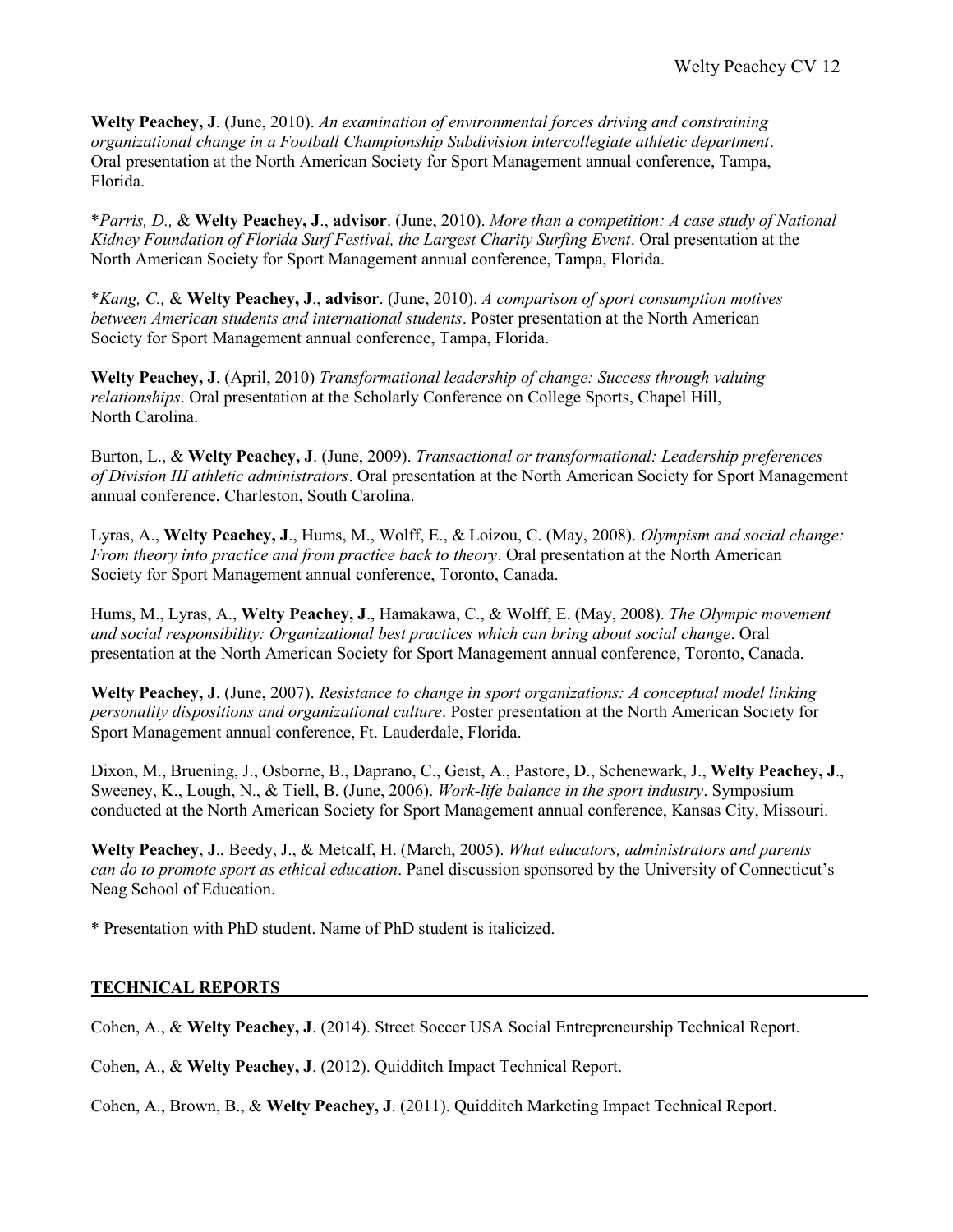**Welty Peachey, J**., Cohen, A., Lyras, A., & Borland, J. (2011). Street Soccer USA Volunteer Impacts Technical Report.

**Welty Peachey, J**., Borland, J., Lyras, A., & Cohen, A. (2011). Street Soccer USA Cup Impacts Assessment Technical Report.

Parris, D., Bowers, J., & **Welty Peachey, J**. (2011). National Kidney Foundation Structural Change Assessment Research and Technical Report

Parris, D., Bowers, J. Shapiro, S., & **Welty Peachey, J**. (2010). National Kidney Foundation Surf Festival Post Event Research and Technical Report

#### **TRADE PUBLICATIONS**

Wells, J. E., & **Welty Peachey, J**. (2010, December). Assistant Coaches' Turnover Intentions: Do Leadership and Satisfaction Matter? *AVCA Coaching Volleyball, 28*(1), 22-24.

### **EDITORSHIP AND EDITORIAL BOARDS**

Guest editor with Dr. Laura Burton (University of Connecticut) for a special issue of the *Journal of Intercollegiate Sport* on Ethical Leadership in Intercollegiate Sport. Issue publication in June 2014.

Associate Editor, member of editorial board, *Event Management Journal* (2013 – present)

Editorial Board member, *Sport Management Education Journal* (2014 – present)

Editorial Board member, *Journal of Intercollegiate Sport* (2014 – present)

#### **REVIEWER**

*Journal of Sport Management Sport Management Review Sport in Society International Review for the Sociology of Sport Sex Roles: A Journal of Research Sport Management Education Journal Event Management Leadership and Organization Development Journal Team Performance Management Journal Journal of Sport for Development European Sport Management Quarterly Journal of Intercollegiate Sport International Journal of Sport Management, Recreation and Tourism Journal of Physical Education and Sport Management Journal of Religion and Business Ethics* North American Society for Sport Management abstract reviewer for annual conference (2011, 2012, 2013, 2014) North American Society for Sport Management student research competition reviewer (2011)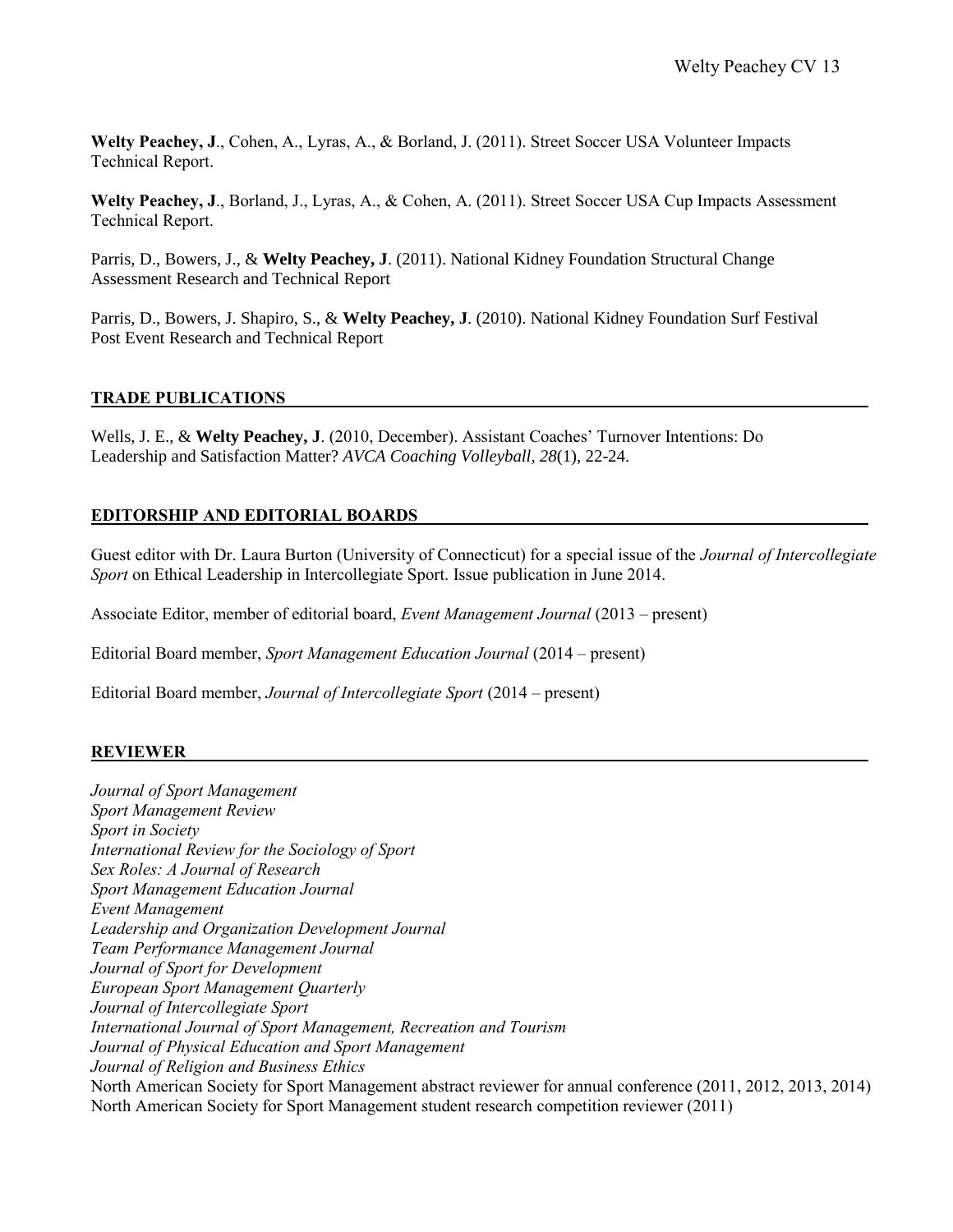## **SUBMITTED GRANTS AND CONTRACTS**

**INVITED PRESENTATIONS/TRAININGS/WORKSHOPS**

**Welty Peachey, J**., Green, C., & Berdychevsky, Y. (2014). Principal Investigator. Avoiding culture shock: Identifying elements that help student-athletes adapt to college life. NCAA Innovations in Research and Practice Grant Program. \$38,684. Not funded.

Welty Peachey, J. (2014-2015). Principal Investigator. Four-year follow-up study on impacts of Street Soccer USA. CHAD pilot grant program, University of Illinois. \$13,608. Under review.

Chalip, L., Green, C., **Welty Peachey, J**., Huang, J., & Scheunemann, J. (2014-2015). Co-Principal Investigator. Lady Antebellum Concertgoer Research Study. Peoria Area Convention and Visitors Bureau and Peoria Civic Center. \$9,464. Under review.

**Welty Peachey, J**. (2014-2015). Principal Investigator. Evaluation of the Street Soccer USA East New York Youth Program. \$3,000 (portions in kind). Under review.

**Welty Peachey, J**. (2014-2015). Principal Investigator. A longitudinal investigation of Street Soccer USA impacts in five cities. \$5,000 (portions in kind). Under review.

**Welty Peachey, J**. (2014-2015). Principal Investigator. Street Soccer USA National program evaluation. \$5,000 (portions in kind). Under Review.

# **Trainer and Guest Lecturer**  $J$ une/July 2014 *Olympism for Humanity – Athens, Greece* Serving as trainer and guest speaker at this sport-for-development conference focused on training practitioners and students in design and implementation of effective sport-for-development initiatives. **Invited presentation** March, 2013 *Munich Business School, Munich, Germany* Topic: History, values, and considerations in the American sport system **Workshop leader** March, 2013 *Munich Business School, Munich, Germany* Topic: A comparison of social issues between the USA and Germany **Research presentation** February, 2013 *University of Connecticut* Topic: Conducting case studies **Faculty Panel Member – Negotiating Contracts** February, 2013 *Texas A&M University* **Research presentation** February, 2013 *Texas A&M University* Topic: Establishing and maintaining a vibrant research agenda **Faculty Panel Member** February, 2012 *Texas Graduate Symposium – University of Texas*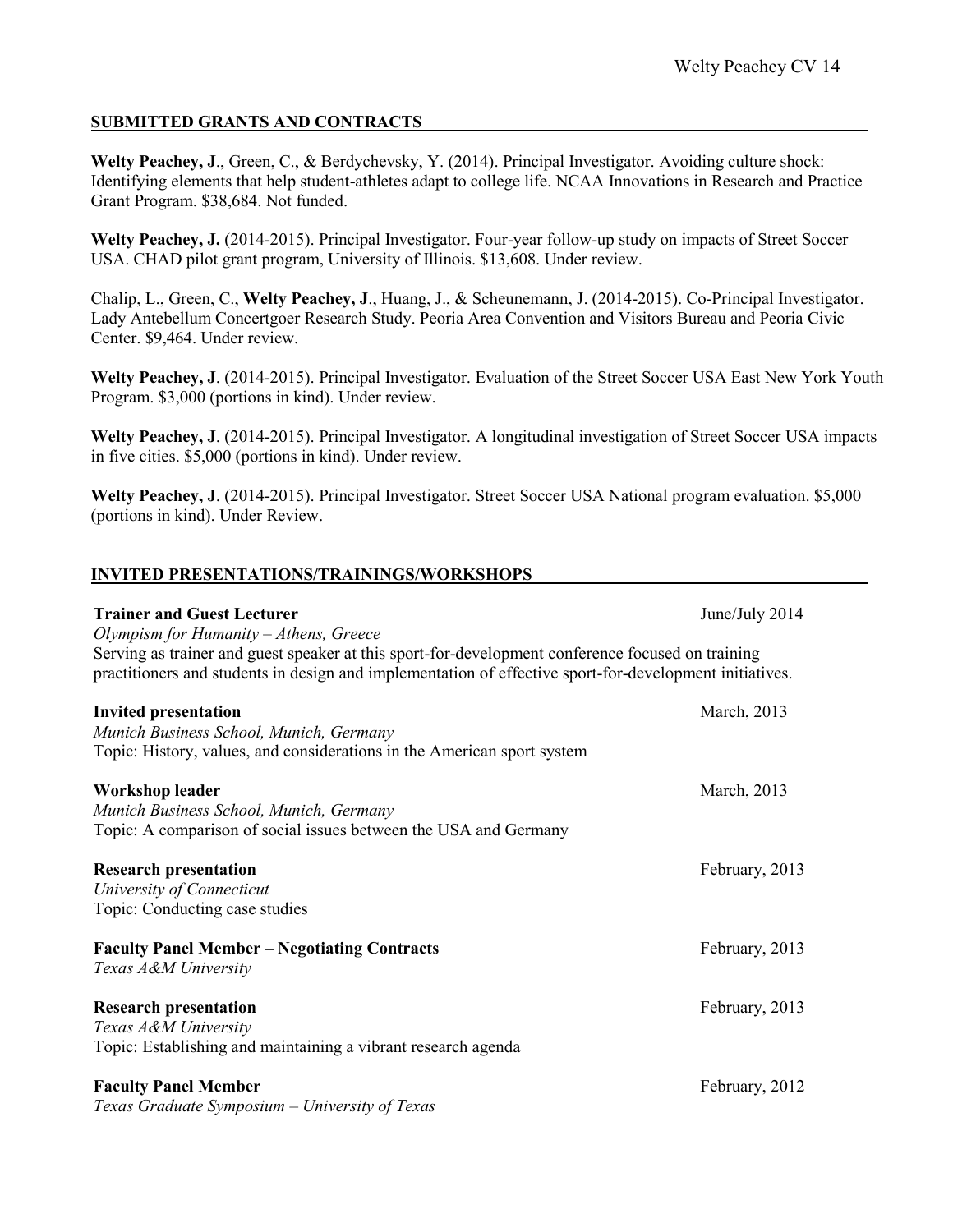| <b>Workshop leader</b><br>Power of Sport Summit - Center for the Study of Sport in Society<br>Topic – Using sport-for-development theory to shape best practices of interventions working<br>for social change                                                                                                                                                                                                                                                                                                       | June, 2010    |
|----------------------------------------------------------------------------------------------------------------------------------------------------------------------------------------------------------------------------------------------------------------------------------------------------------------------------------------------------------------------------------------------------------------------------------------------------------------------------------------------------------------------|---------------|
| <b>Research presentation</b><br>Northeastern University Athletic Department<br>Topic – Organizational change: From theory into practice                                                                                                                                                                                                                                                                                                                                                                              | April, 2010   |
| Keynote speaker and resource person<br>Laurelville Conference and Retreat Center<br>Led a three-day retreat for the Board of Directors on organizational change and strategic re-visioning.                                                                                                                                                                                                                                                                                                                          | October, 2009 |
| Event management consultant and leadership trainer<br>Doves Olympic Movement, Nicosia, Cyprus<br>Served as consultant and trainer to the Doves Olympic Movement program in Cyprus,<br>which brings together Turkish and Greek Cypriot young people through sport to effect<br>positive social and attitudinal change. Led planning and leadership workshops for the<br>program's senior staff, and gave several presentations to the participants in the program<br>on the values of Olympism and fair play in life. | 2007          |
| <b>Executive leadership trainer</b><br>Laurelville Conference and Retreat Center<br>Designed and developed executive leadership training program for business and church<br>leaders. Served as head trainer for businesses and churches on executive leadership development.                                                                                                                                                                                                                                         | $1998 - 2001$ |
| Conference and camp resource person<br>Laurelville Conference and Retreat Center<br>Served as the keynote speaker and resource person for numerous adult and children/youth<br>conferences and camps at various retreat centers in North America.                                                                                                                                                                                                                                                                    | $1998 - 2005$ |
| <b>MEDIA APPEARANCES</b><br>Huffines Institute Podcast (Topic: The Role of Sport in Development)                                                                                                                                                                                                                                                                                                                                                                                                                     | June, 2013    |
|                                                                                                                                                                                                                                                                                                                                                                                                                                                                                                                      |               |

## **OTHER FUNDRAISING SUCCESS**

- Successfully leveraged \$3.5 million in corporate sponsorships for the 2006 World Scholar-Athlete Games.
- Assisted in raising \$2.5 million in capital funds to build the International Scholar-Athlete Hall of Fame.
- Raised over \$150,000 from individuals and corporations to fund the Run for Shalom, a 4,000-mile cross-country run to raise awareness of the plight of the homeless in the U.S.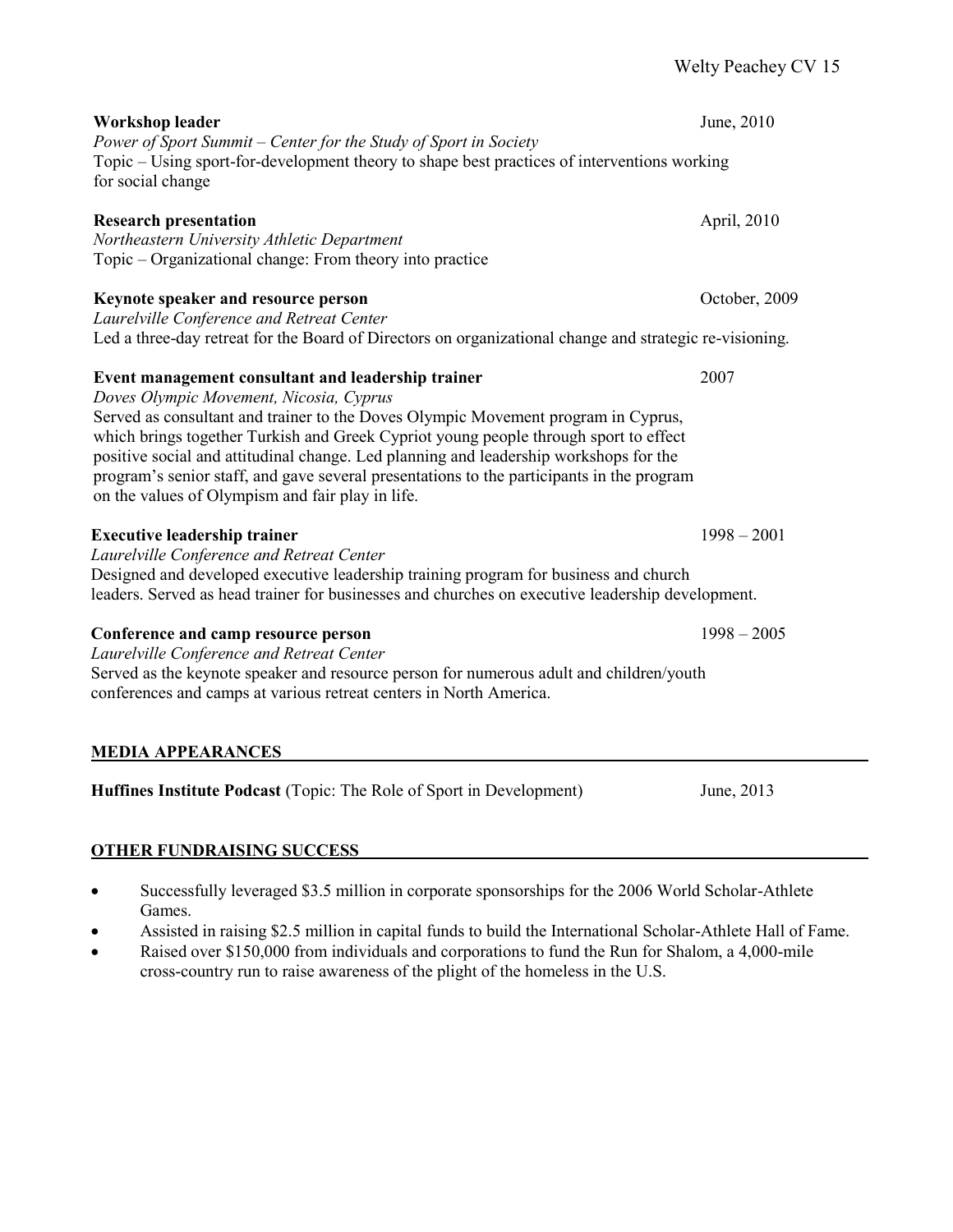## **TEACHING EXPERIENCE**

## *INSTRUCTOR OF RECORD*

| <b>Foundations of Sport Management (RST 130) – University of Illinois</b>                                                                                       | $2014$ – present |
|-----------------------------------------------------------------------------------------------------------------------------------------------------------------|------------------|
| Critical Issues in Sport Management (RST 520 graduate) – University of Illinois                                                                                 | $2013$ – present |
| Study Abroad Field Trip (SPMT 637 graduate) - Texas A&M University<br>Led this study abroad field trip to Munich, Germany for graduate students.                | $2012 - 2013$    |
| Sport Psychology (SPMT 304) - Texas A&M University<br>Taught this online undergraduate class                                                                    | 2013             |
| PhD Seminar in Management (SPMT 682 graduate) - Texas A&M University<br>Designed and taught this doctoral level seminar.                                        | 2012             |
| Sport Finance (SPMT 422) - Texas A&M University<br>Designed and taught this undergraduate class.                                                                | $2012 - 2013$    |
| Sport Management (SPMT 333) - Texas A&M University<br>Designed and taught this undergraduate class.                                                             | $2010 - 2013$    |
| Facility Planning (SPMT 420) - Texas A&M University<br>Designed and taught this undergraduate class.                                                            | $2010 - 2013$    |
| Practicum (SPMT 683 graduate) - Texas A&M University<br>Supervised graduate students in their practicum experiences.                                            | $2010 - 2013$    |
| Internship (SPMT 684 graduate) - Texas A&M University<br>Supervised Master's and Doctoral students in their work and teaching internships.                      | $2010 - 2013$    |
| Directed Studies (SPMT 685 graduate) - Texas A&M University<br>Supervised Master's students in independent research.                                            | $2010 - 2013$    |
| Dissertation and Theses Research (SPMT 691 graduate) - Texas A&M University<br>Supervised Doctoral and Master's students in their dissertations and theses.     | $2010 - 2013$    |
| Revenue Generation in Sport (SPMT 611 graduate) - Texas A&M University<br>Designed and taught this graduate level course in sport finance.                      | $2009 - 2013$    |
| <b>Contemporary Issues in Sport - University of Connecticut</b><br>Designed course and served as lead instructor for this undergraduate class for two years.    | $2007 - 2008$    |
| <b>Research Methods - University of Connecticut</b><br>Designed course and served as lead instructor for this undergraduate class for two years.                | $2007 - 2009$    |
| <b>Independent Study in Sport Management - University of Connecticut</b><br>For three years, advised senior sport management majors in their research projects. | $2006 - 2009$    |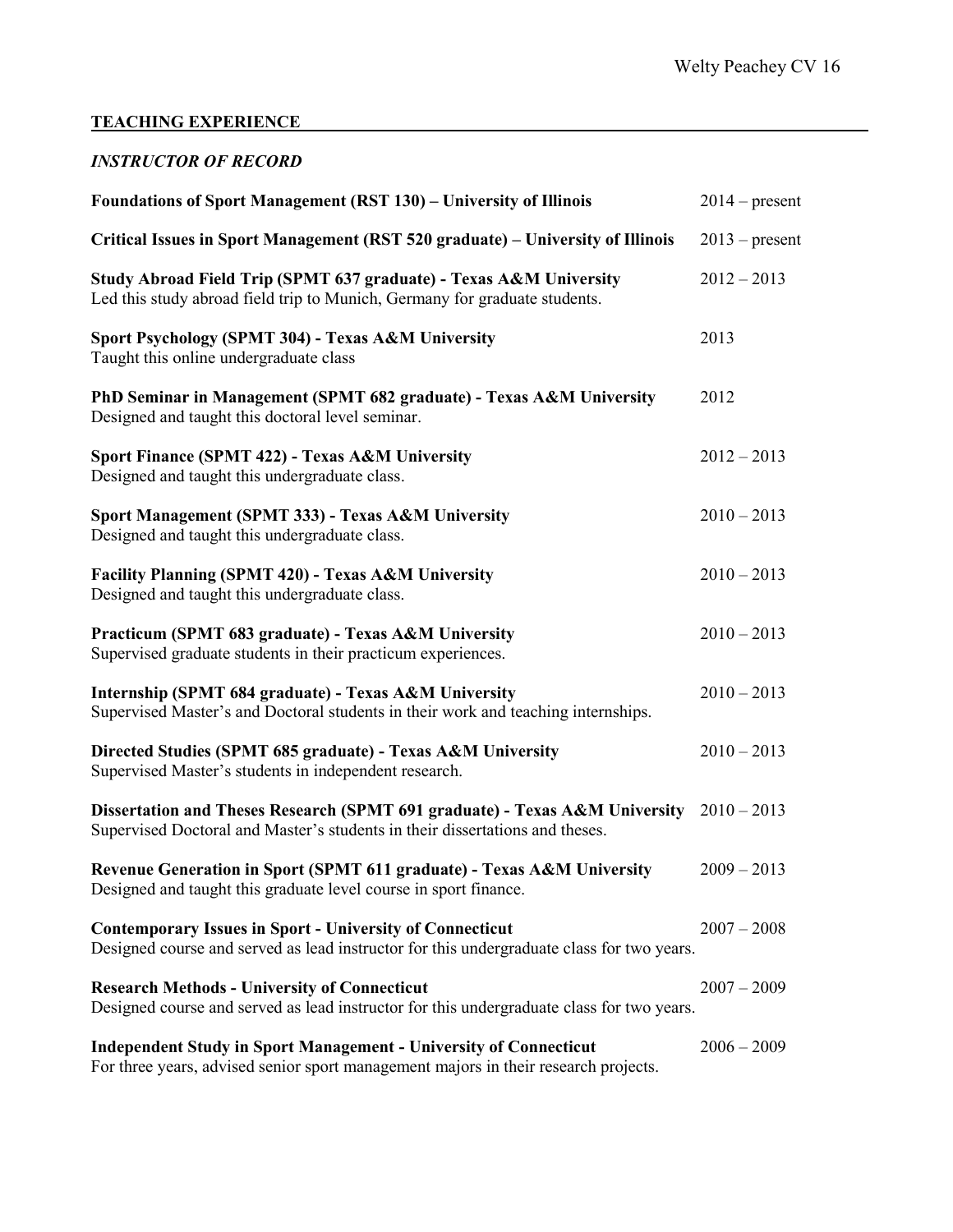| <b>Sport Marketing - University of Connecticut</b><br>Designed and taught this undergraduate course for one year.                                                      | 2006           |
|------------------------------------------------------------------------------------------------------------------------------------------------------------------------|----------------|
| <b>Legal and Ethical Issues in Sport - University of Connecticut</b><br>Designed and built this undergraduate course from the ground up. Taught course for two years.  | $2005 - 2006$  |
| Conversational English - Sichuan Normal University, Chengdu, China<br>Co-taught a section of conversational English to undergraduate English majors.                   | 1986           |
| <b>NEW COURSE DEVELOPMENT</b>                                                                                                                                          |                |
| Revenue Generation in Sport (SPMT 611 graduate) - Texas A&M University<br>Developed on-line Master's course                                                            | 2011           |
| <b>TEACHING ASSISTANTSHIPS</b>                                                                                                                                         |                |
| <b>Management of Sport Services (graduate) - University of Connecticut</b><br>Taught four classes of this graduate level course, and served as the teaching assistant. | 2007           |
| <b>Sport Psychology - University of Connecticut</b><br>Taught one half of the total classes of this undergraduate course, and served as the assistant instructor.      | 2007           |
| <b>STUDY ABROAD</b>                                                                                                                                                    |                |
| University of Illinois, International Tourism for Development, Fiji<br>Will be leading this Wintermester study abroad trip for undergraduate students                  | Winter, 2014   |
| University of Illinois Adventure Tourism Study Abroad, New Zealand<br>Will be leading this one-month study abroad trip for undergraduate students                      | Spring, 2014   |
| Texas A&M Study Abroad Trip to Munich, Germany<br>Led this 12-day trip for graduate and undergraduate students                                                         | 2012, 2013     |
| <b>GUEST LECTURES</b>                                                                                                                                                  |                |
| Practice, Research and Service - University of Illinois<br>Presentation and discussion with College of Applied Health Sciences undergraduate<br>honors class (AHS 125) | February, 2014 |
| Sport-for-Development Monitoring and Evaluation - University of Illinois<br>Presentation in graduate seminar class                                                     | February, 2014 |
| Advancing Sport-for-Development as a Research Agenda - Texas A&M University February, 2013<br>Presentation to PhD seminar class                                        |                |
| <b>Professional Development - Texas A&amp;M University</b><br>Presentation to HLKN graduate students                                                                   | October, 2012  |
| Sport for Social Change and Development - Texas A&M University<br>Presentation to PhD seminar class                                                                    | March, 2012    |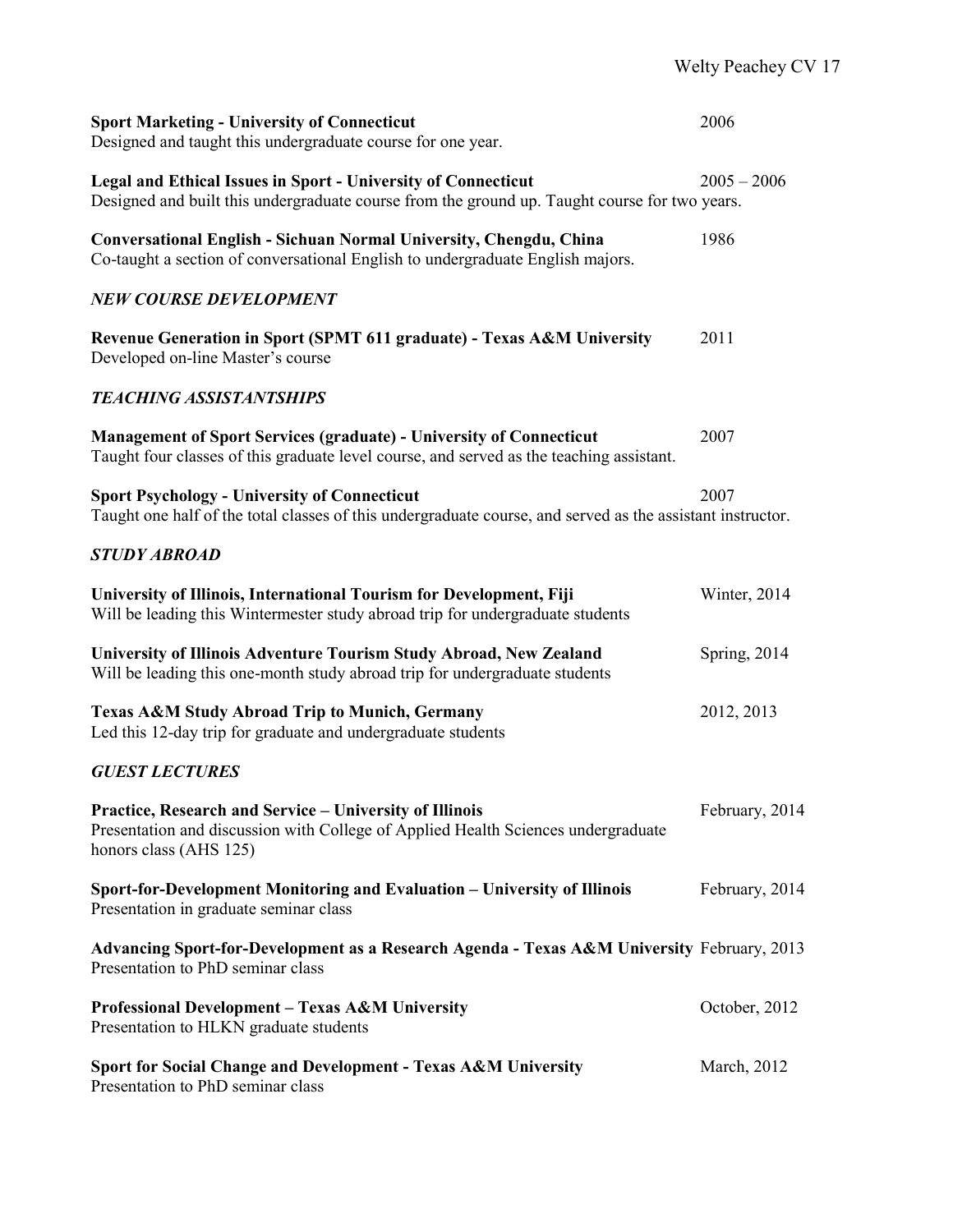| Sport-for-Development Impacts Assessment Strategies - University of Louisville<br>Presentation to PhD seminar class                                                                                                                         | February, 2011  |
|---------------------------------------------------------------------------------------------------------------------------------------------------------------------------------------------------------------------------------------------|-----------------|
| <b>Resistance to Organizational Change - University of Louisville</b><br>Guest lecture to undergraduate class                                                                                                                               | February, 2011  |
| The Impact of Street Soccer USA - University of Louisville<br>Guest lecture in graduate sport-for-development class                                                                                                                         | September, 2010 |
| Large-Scale Olympic Event Management - University of Louisville<br>Guest lecture in undergraduate event management class                                                                                                                    | September, 2010 |
| <b>Coaching Sport, Future Trends in Sport - University of Connecticut</b><br>Two guest lectures in an undergraduate Issues in Sport Class at the University of Connecticut.                                                                 | July, 2009      |
| Multi-Venue, International Event Management - Springfield College<br>Guest lecture to several undergraduate event management classes on large-scale, international<br>event management.                                                     | November, 2008  |
| <b>Facility and Event Management - University of Connecticut</b><br>Served as guest lecturer three times for this graduate level course on the topic of large-scale,<br>international event management.                                     | $2007 - 2009$   |
| <b>Sport Sociology - University of Connecticut</b><br>Served as guest lecturer for this graduate level course on the topic of globalization of sport.                                                                                       | October, 2005   |
| <b>ADVISING/SUPERVISION</b>                                                                                                                                                                                                                 |                 |
| <b>Independent Study in Sport Management - University of Connecticut</b><br>Advised up to five senior sport management majors each year on their research projects.                                                                         | $2006 - 2008$   |
| <b>Graduate Intern Supervision - University of Connecticut</b><br>Supervised sport management graduate students in their internship assignments.                                                                                            | 2007            |
| Intern Coordinator - Institute for International Sport, Kingston, RI<br>Supervised up to 15 graduate and undergraduate students each year from various colleges<br>and universities who were doing their internships with the organization. | $2001 - 2007$   |

## **GRADUATE STUDENTS**

## *DOCTORAL STUDENTS SUPERVISED*

Denise Paris (Chair) – defended dissertation October, 2011. Graduated December, 2011. Dissertation title: *Investigating servant leadership in the context of cause-related sporting events* Adam Cohen (Chair) – defended dissertation June, 2013. Graduated August, 2013. Dissertation title: *The impacts and benefits yielded from the sport of quidditch* Chanho Kang (Co-chair) – defended dissertation June, 2013. Graduated August, 2013. Dissertation title: *Dimensions of brand personality: A new measure of brand personality in sport* Allison Musser (chair) – in progress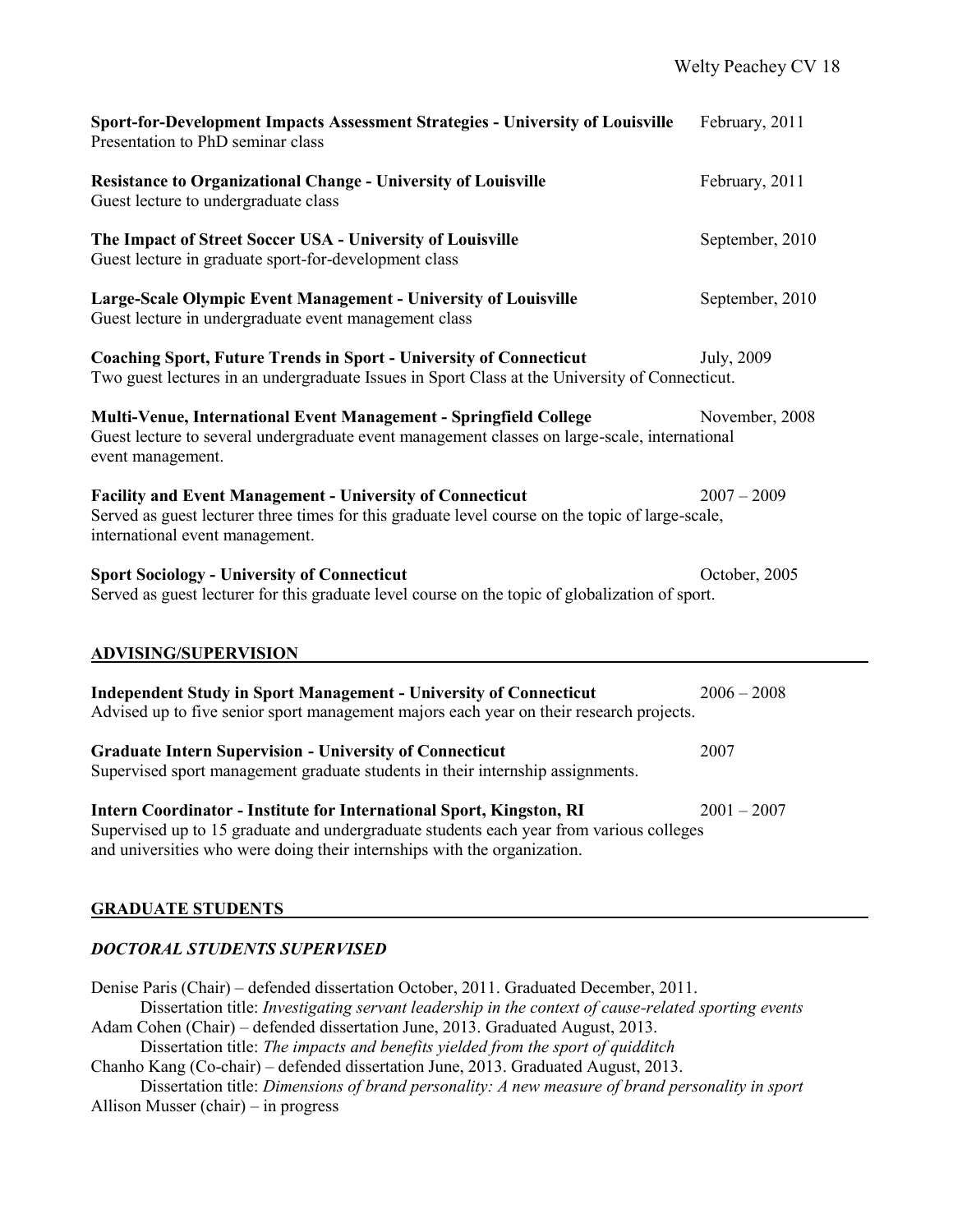Zachery Damon (committee member) – in progress Astin Steward (committee member) – in progress Tony Rosselli (committee member) – in progress Kun Soo Shim (committee member) – in progress Jamie Lobpries (committee member) – in progress

## *GRADUATE STUDENT COMMITTEE MEMBERSHIP (Master's Students)*

#### *Thesis*

Justin Clack (Chair, thesis) – defended thesis June, 2013. Graduated August, 2013. Thesis title: *Leadership theory and practice in sport management: What constitutes ethical leadership according to student-interns* Jake McKinney (Outside committee member, thesis) – defended thesis June, 2013. Graduated August, 2013.

Thesis title: *Revitalizing sports architecture in the urban context*

Zhou Wang (Co-chair, thesis) – in progress

Davis Hendrickson (Chair, thesis) – in progress

Hojun Sung (committee member) – in progress

#### *Non-thesis*

Amanda Scarborough (Chair, non-thesis) – graduated May, 2011 K.S. Shim (Chair, non-thesis) – graduated May, 2011 David Kooger (Co-chair, non-thesis) – graduated May, 2011 Brian Howard (Chair, non-thesis) – graduated December, 2012 Joseph Pederson (Chair, non-thesis) – graduated December, 2012 Josh Ashy (Chair, non-thesis) – graduated December, 2012 Amy Catlin (Chair, non-thesis) – graduated December, 2012 Bridgett Russell (Committee member, non-thesis) – graduated December, 2012 Katie McKenna (Committee member, non-thesis) – graduated December, 2012 Zeb Carter (Committee member, non-thesis) – graduated December, 2012 Ian Rangel (Chair, non-thesis) – graduated August, 2013 Zhefei Li (Chair, non-thesis) – graduated August, 2013 Mike Albonetti (Chair, non-thesis) – graduated August, 2013

#### **STUDENT AWARDS**

Gottlieb, Aimee, **J. Welty Peachey, advisor**. (2014). *Inclusivity through Sport*. The Image of Research, UR Edition Competition, Second Place, University of Illinois at Urbana-Champaign.

### **TEACHING PROFESSIONAL DEVELOPMENT**

College of Applied Health Sciences Teaching Academy, University of Illinois August, 2013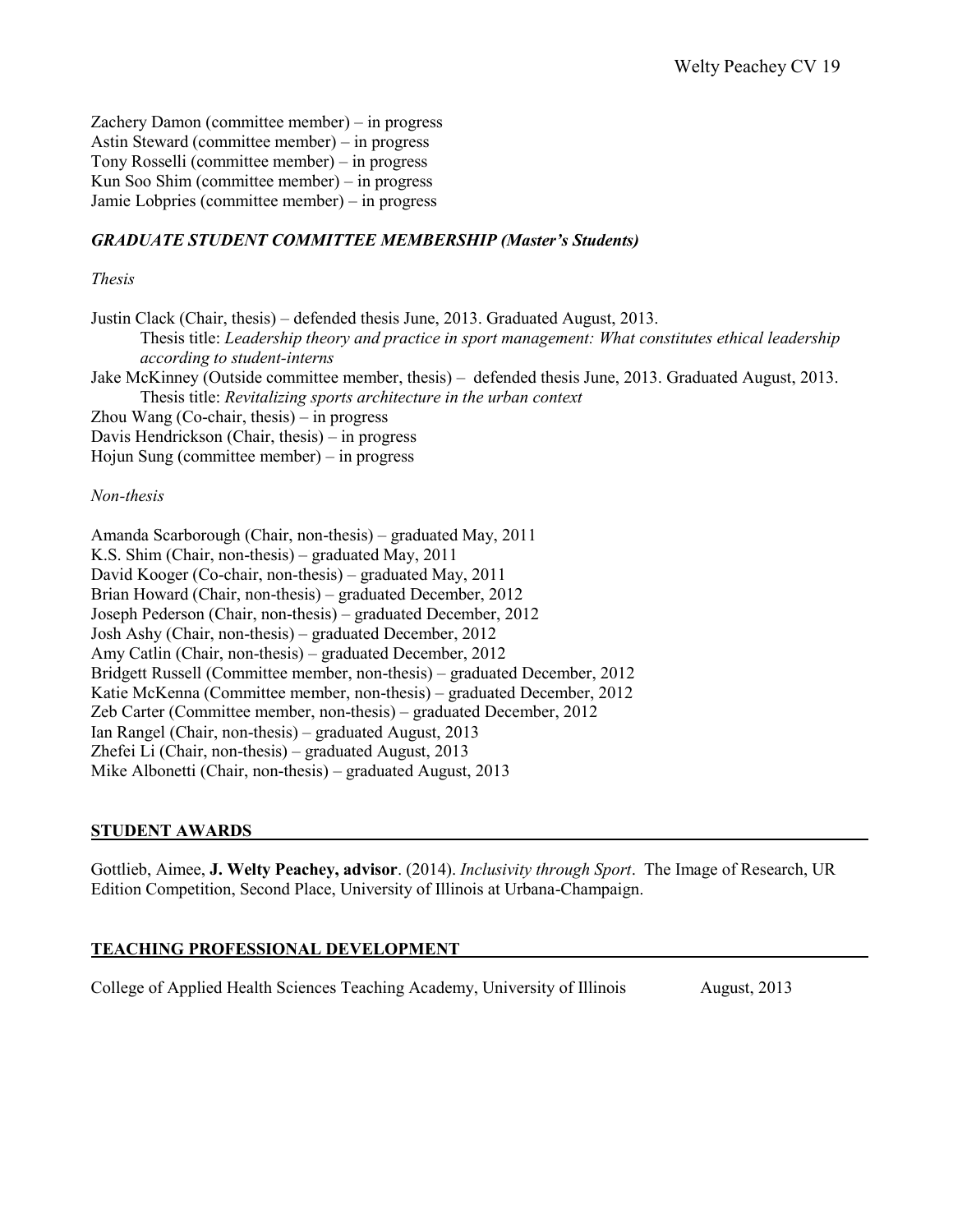## **CONSULTING**

| <b>Street Soccer USA</b><br>Impacts assessment and organizational strategy and structuring                                                                                                                                                 | $2010$ – present |
|--------------------------------------------------------------------------------------------------------------------------------------------------------------------------------------------------------------------------------------------|------------------|
| <b>Bravos Valley Senior Games</b><br>Organizational change and re-structuring                                                                                                                                                              | $2010$ – present |
| <b>Northeastern University Athletic Department</b><br>Organizational change and leadership                                                                                                                                                 | $2009$ – present |
| <b>Institute for International Sport, World Scholar-Athlete Games</b><br>Event management, marketing, public relations, impacts assessment                                                                                                 | $2007$ – present |
| PROFESSIONAL AWARDS                                                                                                                                                                                                                        |                  |
| Texas A&M University's College of Education and Human Development's Student<br><b>Research Initiative Award</b>                                                                                                                            | $2012 - 2013$    |
| Highly Commended Paper Award Winner – Emerald Literati Network Awards<br>for Excellence. Received award for: Turnover Intentions: Do leadership behaviors and<br>satisfaction with the leader matter? Team Performance Management Journal. | 2012             |
| Texas A&M University's College of Education and Human Development's Student<br><b>Research Initiative Award</b>                                                                                                                            | $2011 - 2012$    |

## **NOMINATIONS**

| University of Connecticut's Outstanding Kinesiology Professional Award             | 2013 |
|------------------------------------------------------------------------------------|------|
| Texas A&M University's College of Education and Human Development Outstanding 2012 |      |
| New Faculty Member                                                                 |      |

# **SERVICE**

| $\bullet$ | Advisor, Recreation-for-Development Student Group, University<br>of Illinois (assisted in formation of group)      | $2014$ – present |
|-----------|--------------------------------------------------------------------------------------------------------------------|------------------|
| $\bullet$ | Sponsor for Visiting Scholar from China, University of Illinois                                                    | $2014$ – present |
| $\bullet$ | International Mentoring Program, University of Illinois                                                            | $2013$ – present |
| $\bullet$ | Search Committee, Open Rank Tourism Position, Recreation, Sport, and<br>Tourism Department, University of Illinois | Fall, 2013       |
| $\bullet$ | Recreation, Sport, and Tourism Department Graduate Committee,<br>University of Illinois                            | $2013$ – present |
| $\bullet$ | Sport Management Graduate Admissions Revisions Committee, Texas A&M                                                | $2012 - 2013$    |
| $\bullet$ | Sport Management Graduate Admissions Committee, Texas A&M                                                          | $2012 - 2013$    |
| $\bullet$ | CEHD Fellowship Review Committee, Texas A&M                                                                        | 2012             |
| $\bullet$ | Gibbons Legacy Award Committee, Texas A&M                                                                          | 2012             |